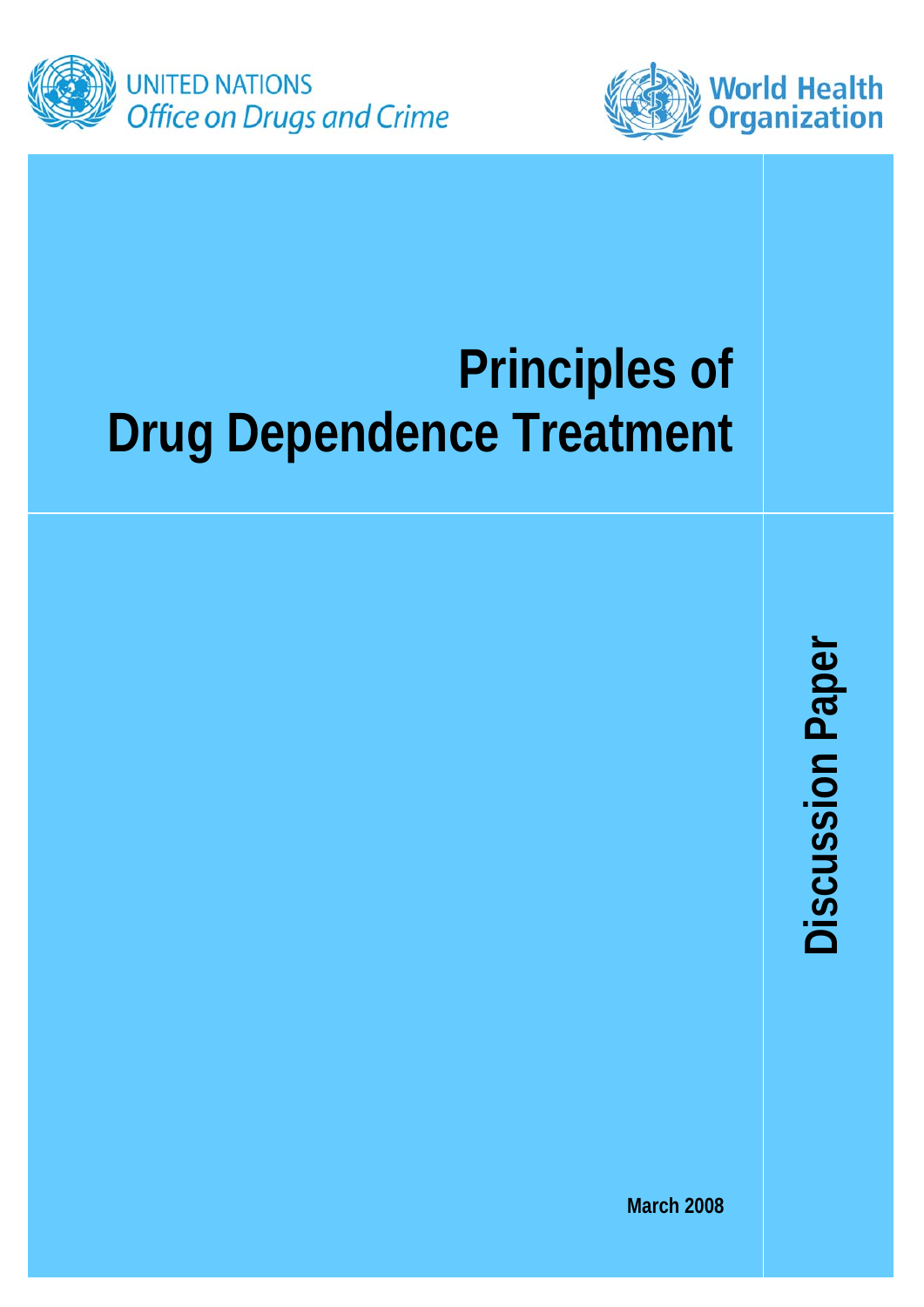## **DISCUSSION PAPER - PRINCIPLES OF DRUG DEPENDENCE TREATMENT**

## **Introduction**

This discussion paper aims to encourage Governments and other partners to take concerted action for the implementation of evidence-based drug dependence treatment services, which respond to the needs of their populations. Given the scale of the problem in most societies and the limited resources available, a clear and coherent approach to service planning is required. There is a need to develop services that can reach the maximum number of individuals and have the greatest impact at lowest cost. This is most likely to be achieved with broad community-based health care services that can work with individuals in their own communities over longer periods of time. While the present document recommends actions to promote each of the nine principles, these will need to be prioritized to respond to the local situation and circumstances and implemented in progressive steps in accordance with resource availability and stages of development of the treatment system.

An estimated 205 million people in the world use illicit drugs, including 25 million who suffer from illicit drug dependence. This constitutes a public health, socio-economic development and security problem for both industrialized and developing countries alike. The important role of drug dependence prevention and treatment as part of demand reduction and public health has been repeatedly emphasized in international agreements. The importance of maintaining an appropriate balance between law enforcement and demand reduction/public health approaches was most recently highlighted by the 1998 UNGASS Political Declaration and Declaration on the Guiding Principles of Drug Demand Reduction, bringing to the forefront a comprehensive approach in drug policy. Further, in recent decades important advances have been made in the understanding of drug dependence and approaches for its prevention and treatment. This joint UNODC-WHO document aims at articulating the key principles for underlying effective treatment of drug dependence.

Drug dependence is considered a multi-factorial health disorder that often follows the course of a relapsing and remitting chronic disease. Unfortunately in many societies drug dependence is still not recognized as a health problem and many people suffering from it are stigmatized and have no access to treatment and rehabilitation. Over recent years, the *biopsychosocial* model has recognized drug dependence as a multifaceted problem requiring the expertise of many disciplines. A health sciences multidisciplinary approach can be applied to research, prevention and treatment.

In the past decades, drug dependence has been considered, depending on the different beliefs or ideological points of view: only a social problem, only an educational or spiritual issue, only a guilty behavior to be punished, only a pharmacological problem. The notion that drug dependence could be considered a "self-acquired disease", based on individual free choice leading to the first experimentation with illicit drugs, has contributed to stigma and discrimination associated with drug dependence. However, scientific evidence indicates that the development of the disease is a result of a complex multi-factorial interaction between repeated exposure to drugs, and biological and environmental factors. Attempts to treat and prevent drug use through tough penal sanctions for drug users fail because they do not take into account the neurological changes drug dependence has on motivation pathways in the brain.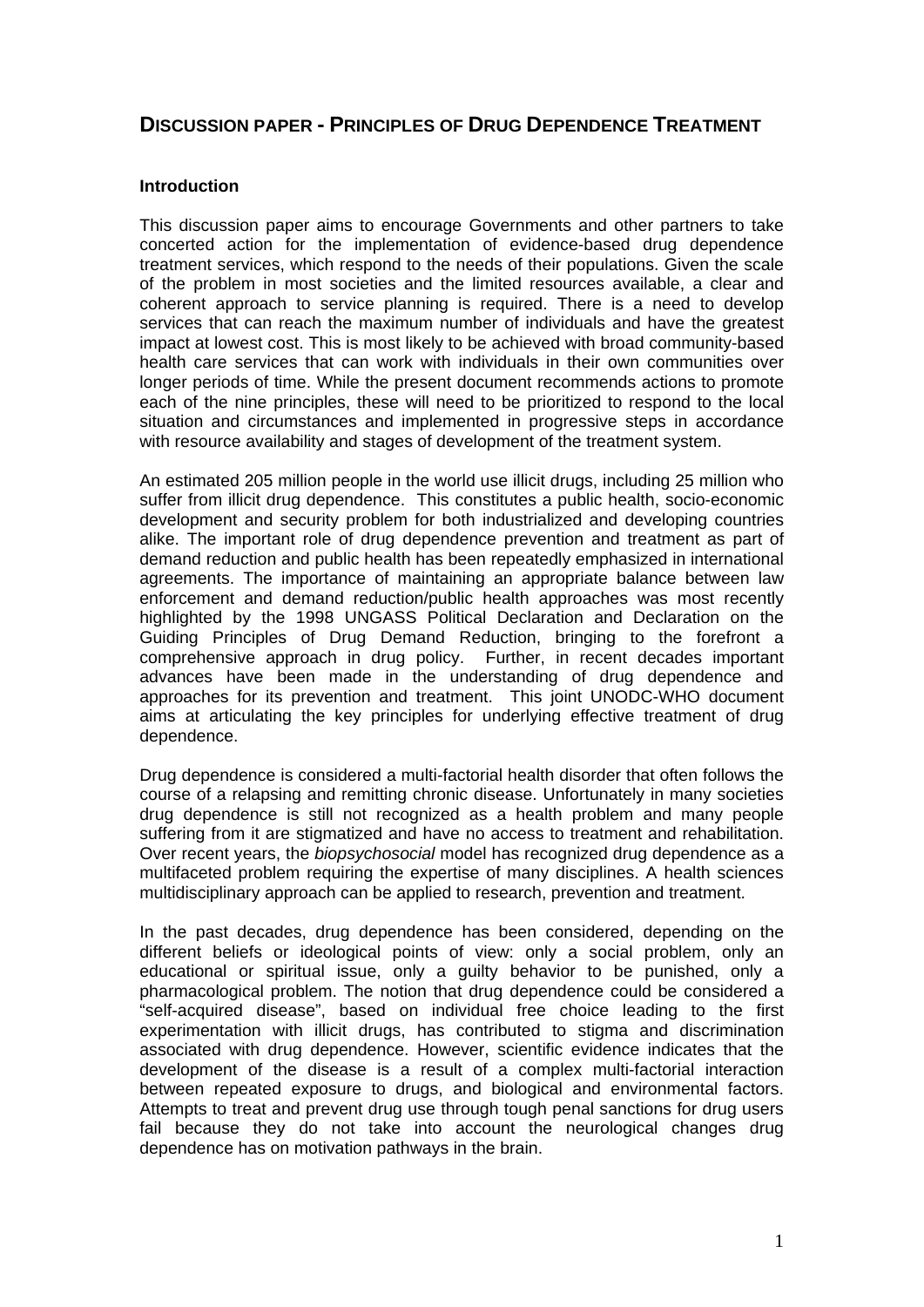"Nothing less" must be provided for the treatment of drug dependence than a qualified, systematic, science-based approach such as that developed to treat other chronic diseases considered untreatable some decades ago. Many of these diseases are now preventable or treatable thanks to good practice clinical interventions and rigorous therapeutic strategies and cumulative scientific research.

Drug dependence and illicit drug use are associated with health problems, poverty, violence, criminal behavior, and social exclusion. Its total costs to society are difficult to estimate. In addition to the health care costs and other costs associated with the consequences of drug use; drug dependence involves also social costs in the form of loss of productivity and family income, violence, security problems, traffic and workplace accidents, and links with corruption. These result in overwhelming economic costs and an unacceptable waste of human resources.

Drug use, especially injecting drug use (IDU) is closely linked to HIV and hepatitis B and C transmission through the sharing of needles. Non injecting drug use is also linked to HIV transmission by increasing high risk sexual behaviors. Data on the size of the IDU population from 130 countries indicates that there are close to 10 million IDUs worldwide. Up to 10% of global HIV infections are due to unsafe injecting drug use, and if Sub-Saharan Africa is excluded, up to 30% of global HIV infections are due to unsafe injecting drug use. The sharing of contaminated injection equipment is a major route of HIV transmission in many regions, including Eastern Europe, Central, South and South East Asia and some countries in Latin America.

Drug dependence is a preventable and treatable disease, and effective prevention and treatment interventions are available. The best results are achieved when a comprehensive multidisciplinary approach which includes diversified pharmacological and psychosocial interventions is available to respond to different needs. Even taking into account the requirements for the delivery of evidence–based treatment, its costs are much lower than the indirect costs caused by untreated drug dependence (prisons, unemployment, law enforcement, health consequences). Research studies indicate that spending on treatment produces savings in terms of reduction in the number of crime victims, as well as reduced expenditures for the criminal justice system. At a minimum there was a 3:1 saving, and when a broader calculation of costs associated with crime, health and social productivity was taken into account, the rate of savings to investment rose to 13:1 . These savings can improve disadvantaged situations where opportunities for education, employment and social welfare are undermined, and increase possibilities for families to recover battered economies, thus facilitating social and economic development. Individuals involved in the criminal justice system may be at higher risk of health and social consequences of drug dependence. Drug taking behaviour inside the prison involves more harmful patterns leading to increased risk of contamination with infectious diseases like HIV and Hepatitis. The potential for imprisonment to cause harm should not be underestimated.

A WHO / UNODC / UNAIDS policy brief on the reduction of HIV transmission through drug-dependence treatment recommended drug dependence treatment to be included in HIV/AIDS prevention programmes for injecting drug users given its capacity to reduce drug use in general, the frequency of injecting, and the levels of associated risk-taking behavior. Research has also shown that treatment in prisons or alternative measures to imprisonment can reduce post release use of drugs and re-offending.

This paper outlines nine key principles for the development of services for treatment of drug use disorders. It is recognized that in some circumstances resources will be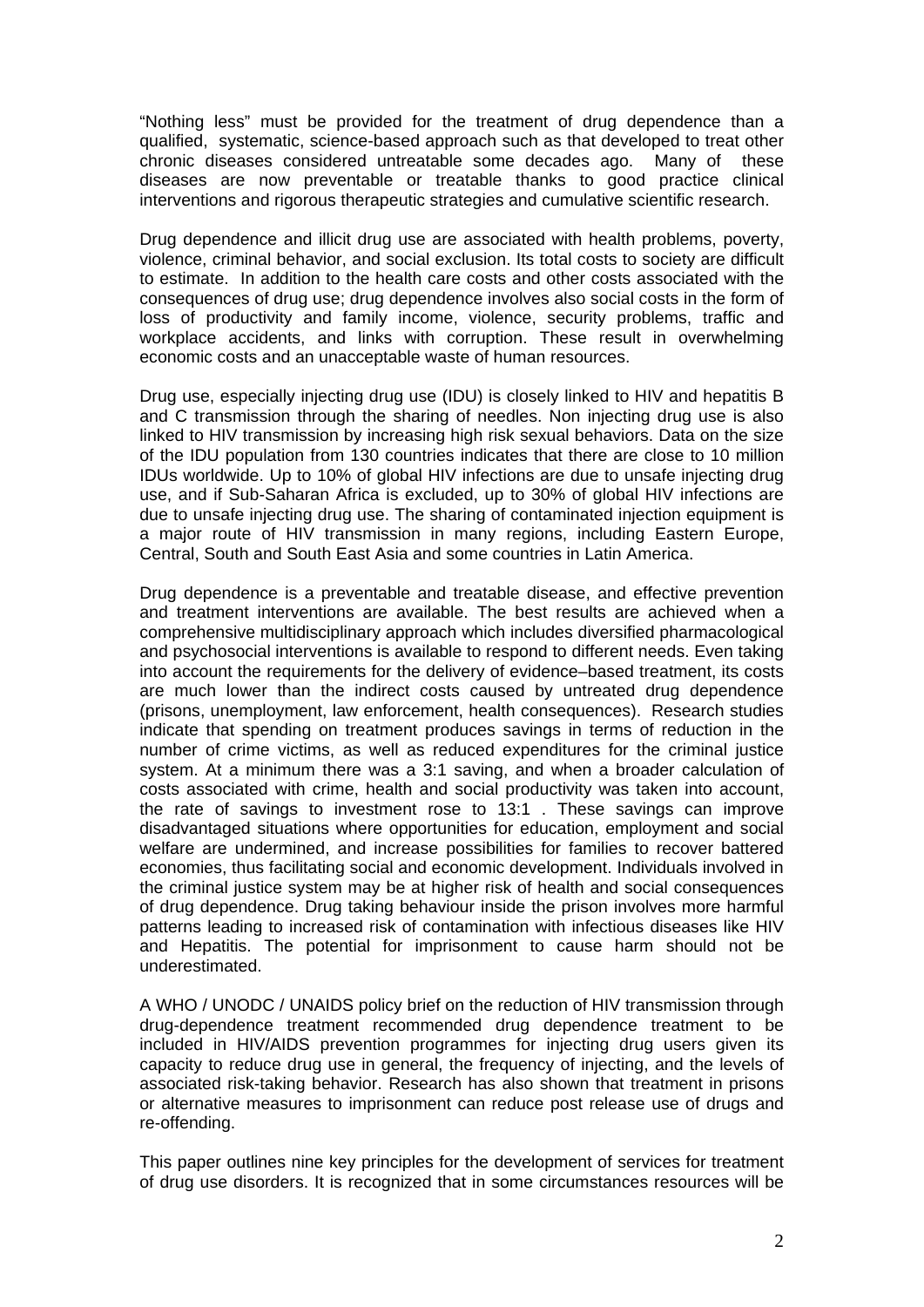rather limited and priorities in resource allocation need to be set. It is important that in such situations, a response to drug use disorders is developed as "building blocks" on which more diverse and sophisticated interventions can be developed and incorporated in the treatment system as further resources become available. Depending on human and financial resources available and the quality level of the existing health system in each country, the actions suggested by the present document may be progressively and gradually implemented, taking into account the outlined components for each principle as general framework.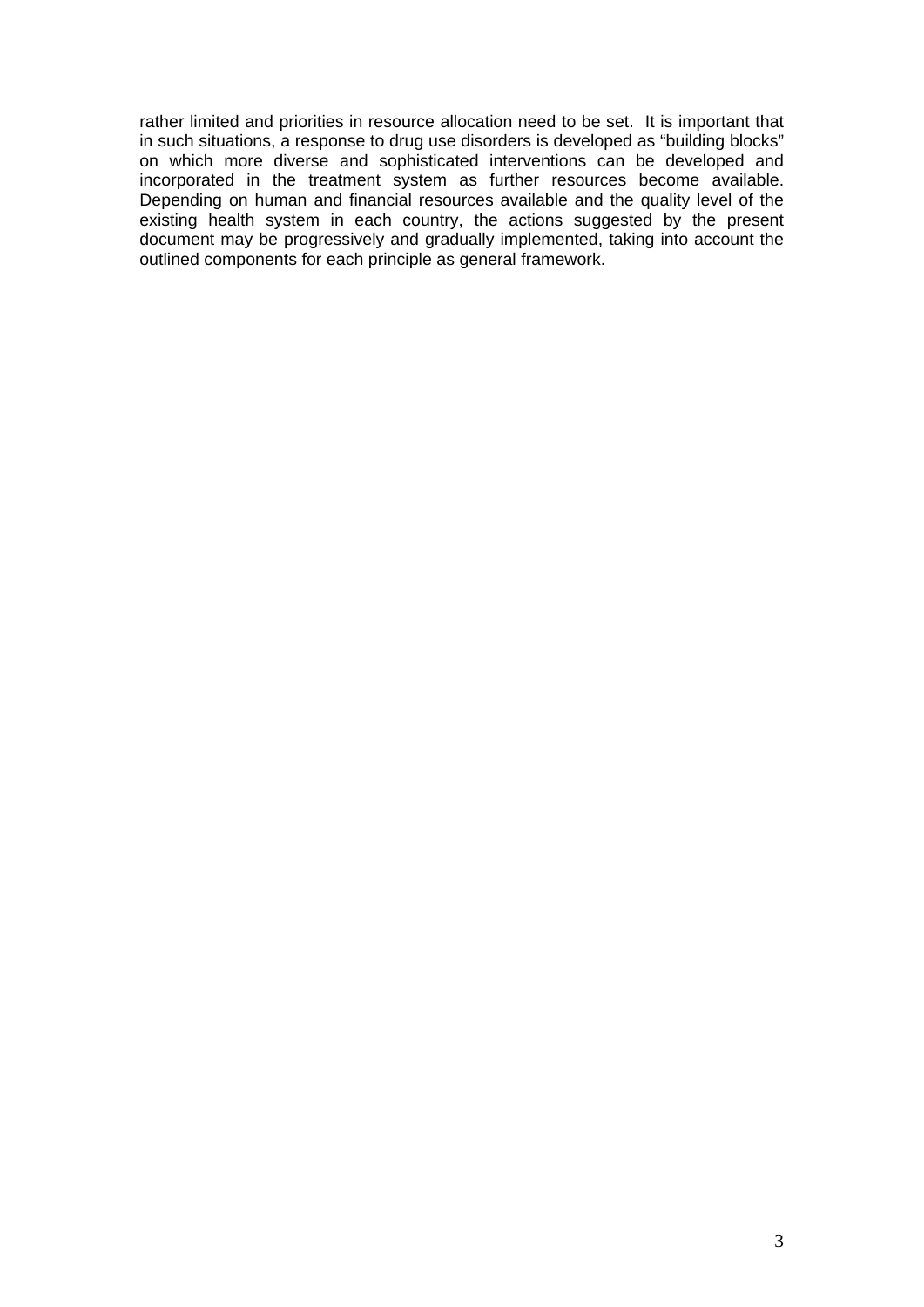## **PRINCIPLE 1: AVAILABILITY AND ACCESSIBILITY OF DRUG DEPENDENCE TREATMENT**

## **Description and Justification**

Drug dependence and its associated social and health problems can be treated effectively in the majority of cases if people have access to continuum of available and affordable treatment and rehabilitation services in a timely manner. To this end, all barriers limiting accessibility to treatment services need to be minimized for people to have access to the treatment that best fits their needs.

## **Components**

Many factors contribute to treatment accessibility:

- Geographical accessibility, distribution and linkages.
	- o Health care system and public health networks, in cooperation with social services and the broader community, can provide essential prevention and treatment services and support for people with drug use disorders in their communities. Social services and other institutions (e.g. schools, civil society organizations, and self help groups) can serve as points of first contact for potential patients and help them access treatment.
	- o In a comprehensive treatment system a large scale, distributed network of treatment facilities that can respond to various needs of individuals seeking treatment permits an adequate response in each community.
	- o The basic prevention and treatment services for drug use disorders need to be within the reach of people with different levels of income.
	- o Within a continuum of care, people with drug dependence should have access to treatment services through multiple entry points.
	- o Outreach services, as part of a continuum of care, are needed to reach the 'hidden' populations most affected by drug use, often non-motivated to treatment or relapsing after a treatment program. Outreach services are particularly important to attract problematic drug users early and to establish contact with the population of people with severe disorders who may not seek treatment because of stigma and marginalization.
- Timeliness and flexibility of opening hours. Same-day admission or short waiting time for structured services, as well as provision of immediate intermediate services, including patient information. A wide range of opening hours will facilitate access to services for individuals with employment or family responsibilities.
- Legal framework. Requirements to register drug addicts in official records, if associated with the risk of sanctions, may discourage patients from attending treatment programmes, thus reducing accessibility.
- Availability of low threshold services. Flexibility in the organization of treatment services will improve access by a larger range of individuals in need. This includes the availability of services with low threshold for patient admission and the removal of unnecessarily selective criteria.
- Affordability. Payment for treatment and rehabilitation services may constitute a significant barrier for patients in many cases without sources of income. Insurance coverage or inclusion of drug dependence care in the public health care system is therefore key to promote access for those most in need.
- Cultural relevance and user friendliness. Current knowledge indicates that a treatment climate that is culturally sensitive, preferably multi - professional, team orientated, and that encourages patient participation and involvement in treatment facilitates patient access and retention in treatment, and ultimately improved treatment outcomes.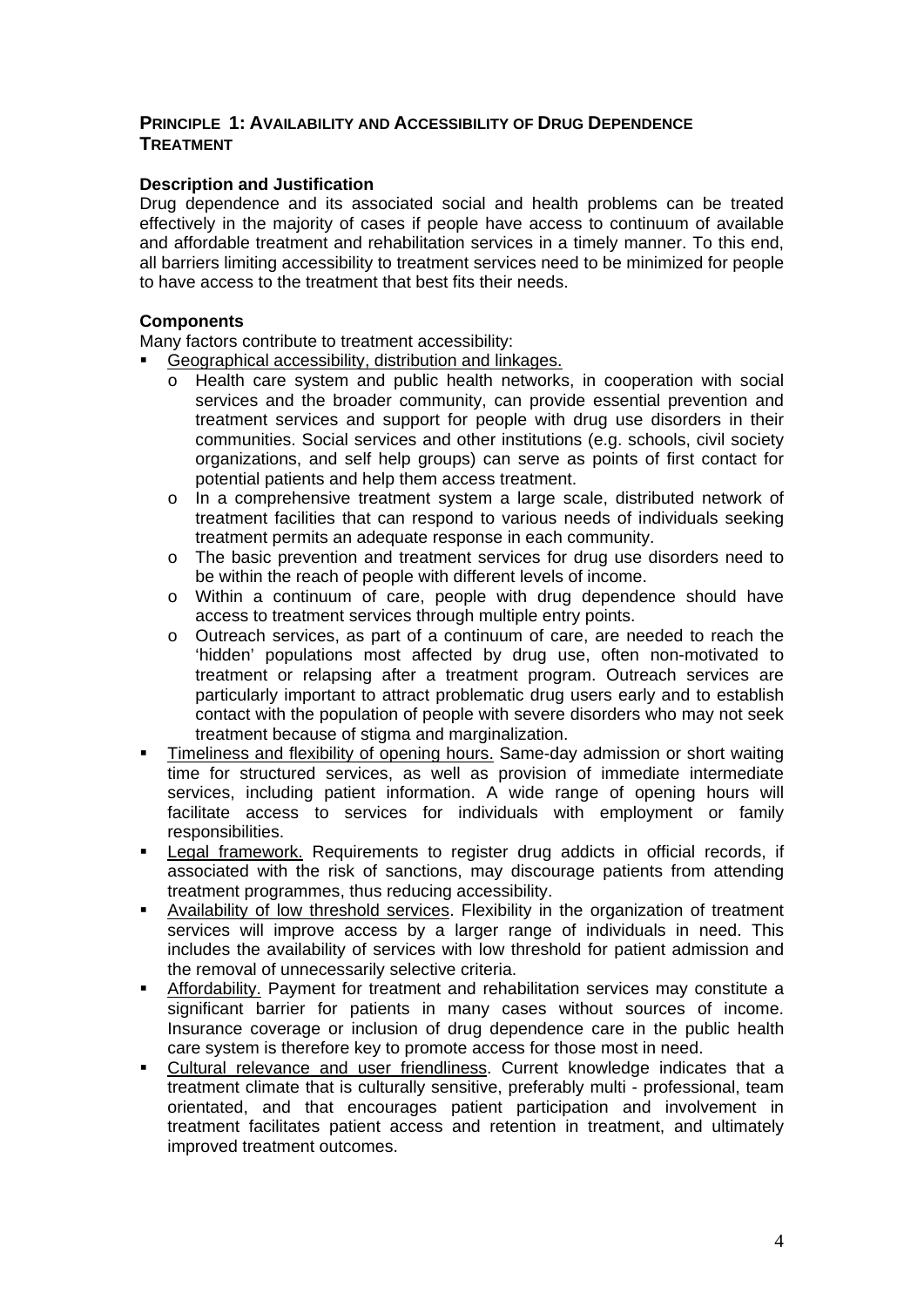- Responsiveness to multiple needs and diversification of settings. The availability of specialized services and residential settings to care for the more complex cases, e.g., patients with drug dependence and associated somatic or psychiatric disorders is essential to increase accessibility.
- Criminal justice system responses play a significant role in improving access for individuals affected by drug dependence to treatment services: law enforcement officials, courts and prisons may closely collaborate with the health system to encourage drug dependent individuals to enter treatment.
- Gender-sensitiveness of services. Services tailored to gender-specific treatment needs can improve accessibility by responding to differential stigmatization, child care needs, and issues in pregnancy.

#### **Actions to promote this principle Ensure that:**

- 1. the system of services permeates both urban and rural areas, and builds upon the primary health care system. Key components include: proactive outreach, low-threshold, early identification and brief intervention in primary health and social care services, basic drug dependence treatment services, and referral to treatment services from the criminal justice system.
- 2. legal frameworks guarantee protection from potential sanctions for those seeking treatment.
- 3. there are functional referral and counter referral mechanisms between different services in the system as well as to and from other agencies, facilitating a continuum of care.
- 4. the number of people on waiting lists and waiting times are minimized, and that intermediate responses are available.
- 5. staff attitudes are welcoming and non-judgmental.
- 6. services take into account and respect cultural norms.
- 7. patients' perspectives are taken into account in service design and development.
- 8. eventual service costs to patients are affordable and waved if necessary.
- 9. services for women in primary health care and facilities for children of parents with drug dependence are built in close relationship with drug dependence treatment programs.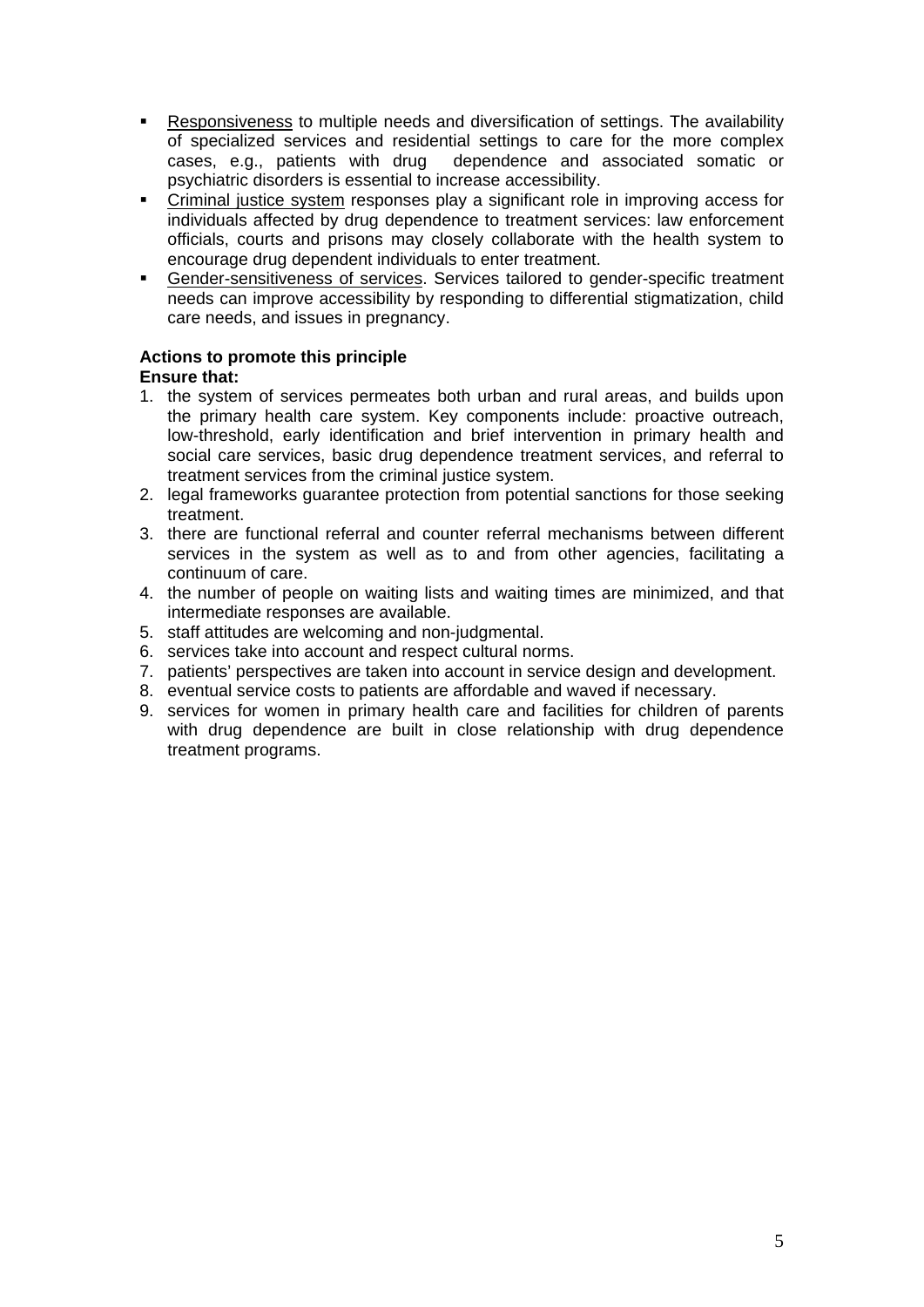## **PRINCIPLE 2: SCREENING, ASSESSMENT, DIAGNOSIS AND TREATMENT PLANNING**

## **Description and Justification**

Patients affected by drug use disorders often have multiple treatment needs across a range of personal, social and economic areas that cannot be addressed when taking into consideration only their addictive symptoms in a standardized way. As for any other health care problems, diagnostic and comprehensive assessment processes are the basis for a personalized and effective approach to treatment planning and engaging the client into treatment.

## **Components**

- Screening is a useful assessment procedure to identify individuals with hazardous or harmful drug use, or drug dependence, as well as associated risk behaviors (viral transmission via needle sharing and/or unprotected sexual activity, potential violent behavior, suicide risk). There are standardized tools to assess drug use and its severity in an individual that help to consider the degree of help required. These tools can be applied in different environments (primary health care system, school health and counselling services, and employee assistance programmes at work places).
- Assessment and diagnosis are core requirements for treatment initiation. Diagnostic criteria commonly used in the mental health field are the references to reach a diagnosis of a drug use disorder. Diagnosis of co morbid psychiatric disorders is ideally made and followed-up by a psychiatrist, while with adequate training, other health care professionals can successfully identify and manage drug use disorders and associated psychiatric co-morbidity.
- A comprehensive assessment takes into account the stage and severity of the disease, somatic and mental health status, individual temperament and personality traits, vocational and employment status, family and social integration, and legal situation. It further considers environmental and developmental factors, including childhood and adolescent history, family history and relationships, social and cultural circumstances, and previous treatment attendance. An adequate assessment process creates the environment for the development of a therapeutic alliance to engage the patient into treatment.
- The treatment plan, developed with the patient, establishes goals based on the patient's identified needs and sets interventions to meet those goals. A care or treatment plan is a written description of the treatment to be provided and its anticipated course. Care plans set the specific needs of the individual patient and how they are going to be met by the service. The plan is then monitored and revised periodically as required to respond to the patient's changing situation. While current research results do not support matching patient profiles to specific treatment approaches, there is evidence that matching responses and interventions to client needs following a serious diagnostic process and extensive assessment improves the treatment outcomes.

## **Actions to promote this principle Ensure that:**

1. primary health care staff, as well as employee assistance programmes and health/counseling staff in social services, at schools and in the criminal justice system are aware of the benefits of screening, early identification of drug use and brief interventions and are trained to administer such screening tools and associated interventions packages.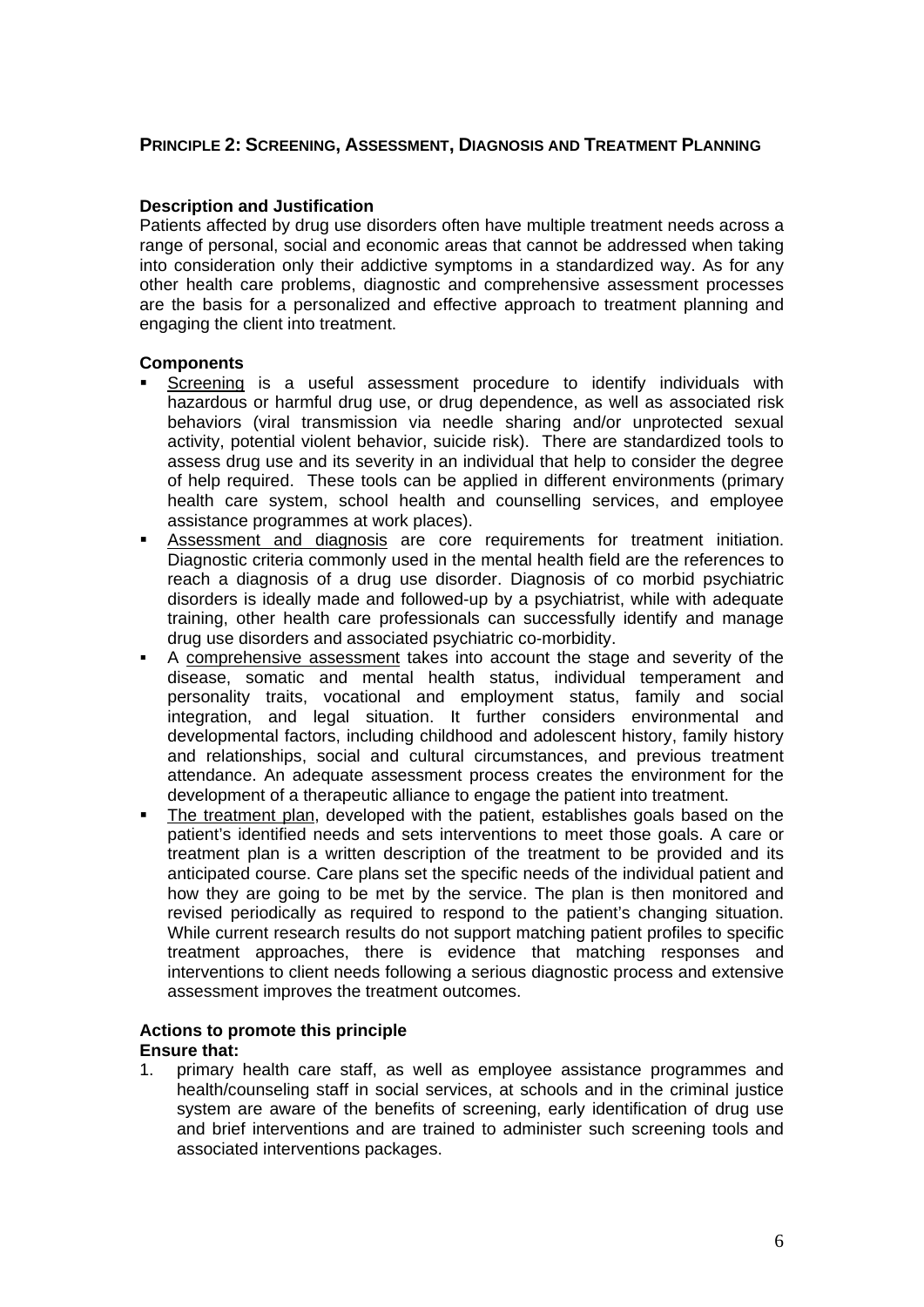- 2. patient risk behaviors associated with drug use disorders are assessed at all relevant venues (primary health care, outreach services, emergency services, social services, etc) and responses planned in consequence.
- 3. accurate diagnosis of drug dependence and other co-morbid conditions is established before initiating drug dependence treatment, in particular pharmacological treatment.
- 4. clinical protocols specify requirements for comprehensive patient assessment and the treatment plan development, patient progress monitoring and revision of written care plans, and relevant staff is trained to fulfil these tasks.
- 5. documentation and standardization of all treatment steps is required from all staff involved in the treatment plan in order to ensure quality treatment for all patients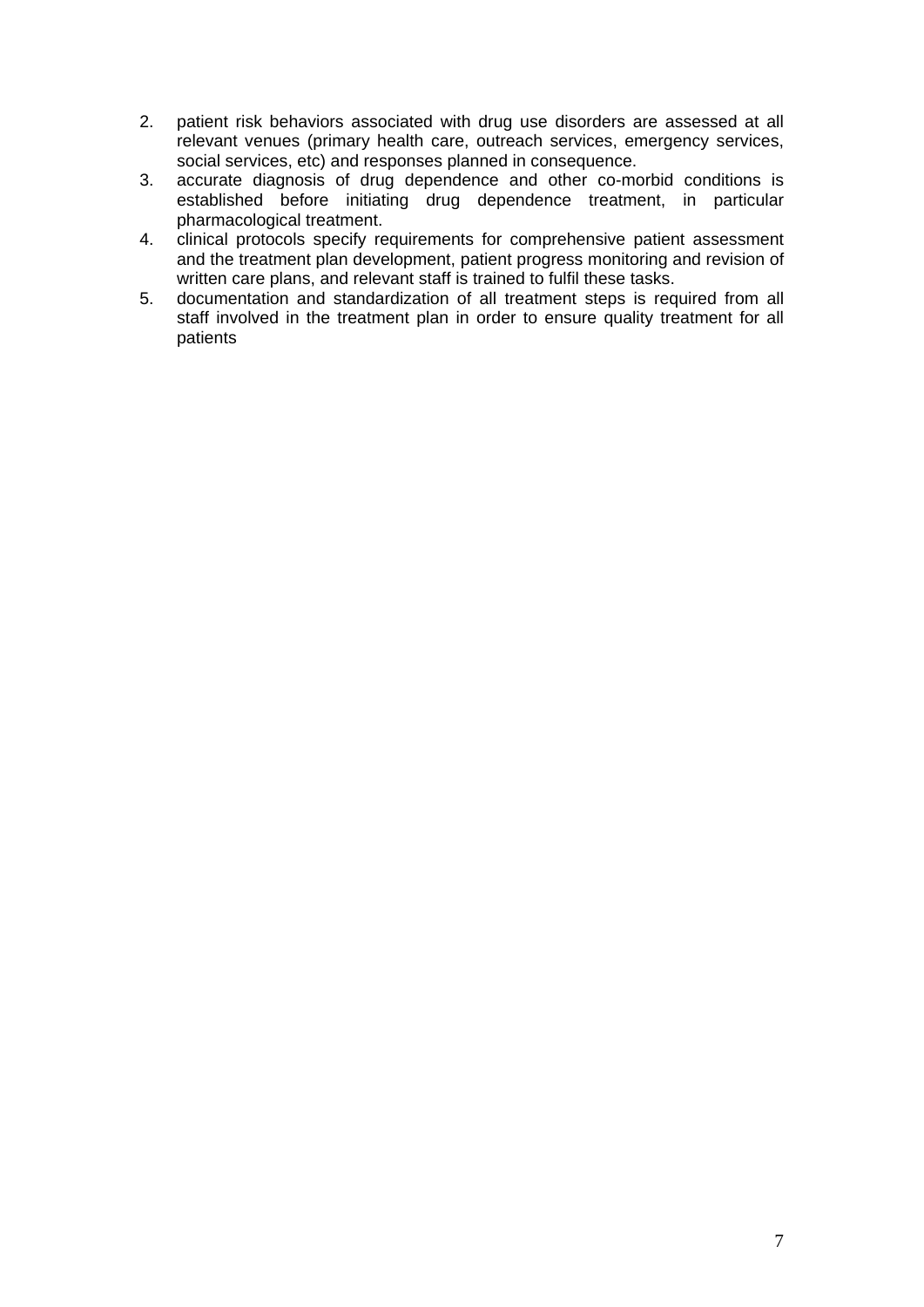## **PRINCIPLE 3: EVIDENCE-INFORMED DRUG DEPENDENCE TREATMENT**

## **Description and Justification**

Evidence-based good practice and accumulated scientific knowledge on the nature of drug dependence should guide interventions and investments in drug dependence treatment. The high quality of standards required for approval of pharmacological or psychosocial interventions in all the other medical disciplines should be applied to the field of drug dependence.

## **Components**

- There is a range of evidence-based pharmacological and psychosocial interventions relevant to different stages in the addiction career and treatment process. No single treatment is appropriate for all patients and differentiated and targeted treatment interventions respond best to the specific needs of each clinical condition. For example, moderate cases may be handled in primary care settings (e.g. general practitioners with relevant training), while more severely affected patients, especially those with co-morbidities, may require multidisciplinary interventions, including psychiatric evaluation and care.
- Sufficient duration. In treating complex chronic diseases and preventing relapse, long-lasting treatment programmes have been found the most effective strategy and may be necessary in the more severe forms of drug dependence. It is therefore key for treatment services to develop approaches to facilitate long term patient retention in treatment.
- The integration of psychosocial and pharmacological treatment methods can improve the outcome and should be proposed to the patients as part of a comprehensive approach. A holistic treatment orientation, treating the whole person, rather than the addiction only, has been shown to have better results in terms of relapse prevention.
- Multidisciplinary teams including medical doctors, psychiatrists, psychologists, social workers, counsellors and nurses can respond best to needs of patients, also due to the multi-factorial nature of drug dependence. Treatment and care for physical conditions (liver disease, infections, pain etc) and concomitant psychiatric disorders utilizing both medications and psychosocial interventions may significantly improve the treatment outcomes.
- Brief interventions. Individuals with experimental and occasional substance use can benefit from screening and brief interventions, which are an effective and economical prevention option, also at the early stages of substance use disorders.
- Outreach and low-threshold interventions can reach patients not motivated to engage in structured forms of treatment. These interventions offer a comprehensive package of measures to prevent the health and social consequences of drug dependence and have demonstrated effectiveness in preventing the transmission of HIV/AIDS and other blood-borne infections
- Basic services offering the essential support to stop or reduce drug use need to be distributed and widely available thorough the territory, including detoxification, psychosocially assisted opioid agonist pharmacotherapy of opioid dependence, counselling, rehabilitation strategies and social support.
- **Medically supervised withdrawal is required for patients who are heavy** dependent users of certain substances (such as opioids, sedative/hypnotic substances, and alcohol) and are likely to experience withdrawal complications. Detoxification is a preparatory step to start long lasting drug-free oriented programs.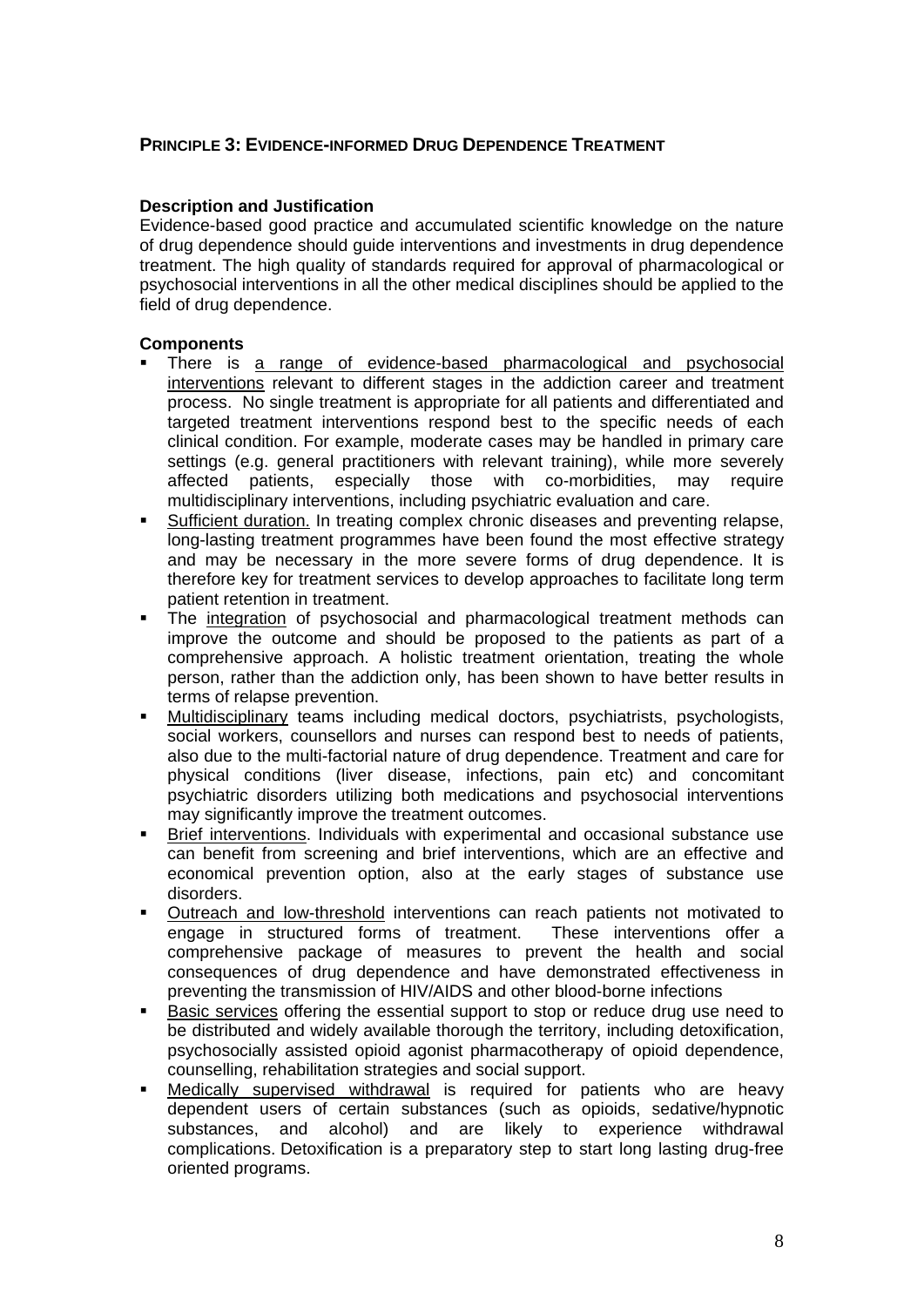- Maintenance medications with proven efficacy and effectiveness in preventing relapse and stabilizing drug dependent patients are available only for opioid dependence. These medications belong to two main groups: long-acting opioid agonists and antagonists. Opioid agonist pharmacotherapy is one of the most effective treatment options for opioid dependence when methadone or buprenorphine are administered at a individualized dosage for a period of several months to years. Alternatively, a defined group of opioid dependent patients who are detoxified and highly motivated can be prescribed an antagonist medication (naltrexone) as part of continuing relapse prevention treatment.
- Psychological and social interventions have demonstrated to be effective in rehabilitation and relapse prevention, both in out-patient and residential settings. Psychotherapies such as cognitive behavioural therapy, motivational interviewing and contingency management, have shown promising results. Social support interventions like employment programmes, vocational training and legal advice and support have been demonstrated to be effective in facilitating social inclusion.
- Self-help support groups complement formal treatment options and can support standardized psychosocial interventions
- Socio-cultural relevance. Evidence-based treatment methodologies and strategies need to be adapted to the diverse regional, national and local circumstances, taking into account both cultural and economic factors.
- Knowledge transfer and ongoing clinical research implemented in different settings and regions is key to permanently improve the treatment programs available to patients.
- Training of treatment professionals from early on in their careers, including within university curricula and continuing education is essential to disseminate evidence-based methodologies.

## **Actions to promote this principle**

## **Ensure that:**

- 1. available resources are invested in evidence-based interventions
- 2. a comprehensive treatment system offers a wide range of evidence-based and integrated pharmacological and psychosocial interventions, aimed at treating the whole person. The range includes interventions of diverse intensity, from outreach, low-threshold and brief interventions to long-term, structured treatment
- 3. the duration of treatment interventions is determined by individual needs, and there are no pre-set limits to the duration of treatment
- 4. whenever possible, services are staffed by multidisciplinary teams adequately trained in the delivery of evidence-based interventions
- 5. basic services including detoxification, psychosocially assisted opioid agonist maintenance pharmacotherapy for opioid dependence, counselling, and social support are available thorough the territory
- 6. more complex cases, including patients with concomitant severe somatic and psychiatric disorders receive adequate care, possibly through referral to specialized services
- 7. psychosocial interventions have demonstrated to be effective in rehabilitation and relapse prevention, both in out-patient and residential settings, in particular cognitive behavioural therapy, motivational interviewing and contingency management, employment and vocational training, counselling and legal advice.
- 8. interventions are adapted for relevance to the socio-cultural environment in which they are applied, constantly updated in accordance to research developments and diversified research is conducted in all regions of the world.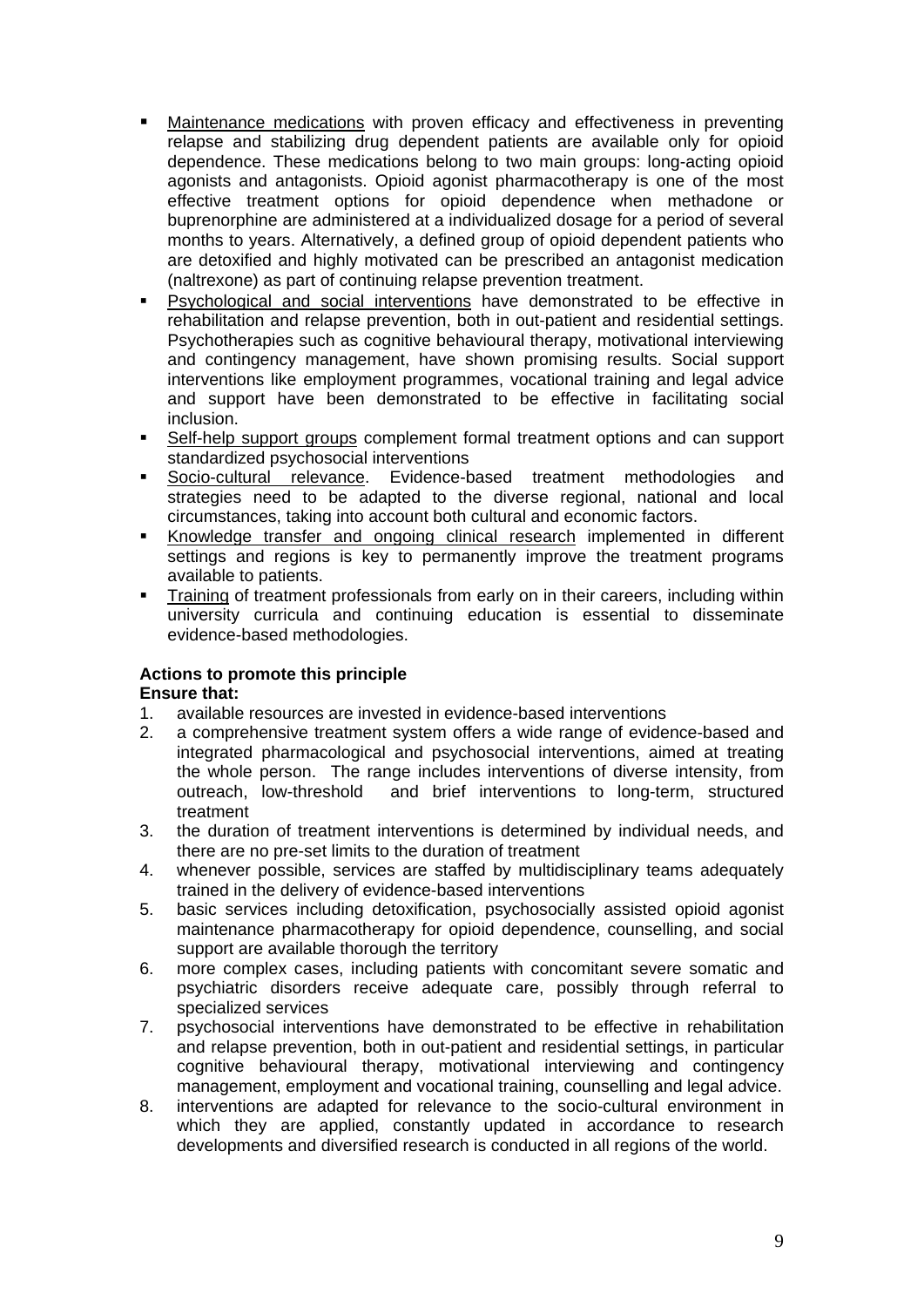## **PRINCIPLE 4: DRUG DEPENDENCE TREATMENT, HUMAN RIGHTS, AND PATIENT DIGNITY**

## **Description and Justification**

Drug dependence treatment services should comply with human rights obligations and recognize the inherent dignity of all individuals. This includes responding to the right to enjoy the highest attainable standard of health and well-being, and ensuring non-discrimination.

## **Components**

- People with drug dependence should not be subject to discrimination because of their past of present drug use.
- The same standards of ethical treatment should apply to the treatment of drug dependence as other health care conditions. These include the right to autonomy, and self determination on the part of the patient, and the obligation for beneficence and non-maleficence on behalf of treating staff.
- Access to treatment and care services, including measures to prevent the health and social consequences of drug use, needs to be ensured in all the stages of the disease, also for the patients not motivated to stop drug use or relapsing after treatment, as well as during detention periods in prison.
- As any other medical procedure, in general conditions drug dependence treatment, be it psychosocial or pharmacological, should not be forced on patients. Only in exceptional crisis situations of high risk to self or others, compulsory treatment should be mandated for specific conditions and periods of time as specified by the law.
- When the use and possession of drugs results in state imposed penal sanctions, the offer of treatment as an alternative to imprisonment or other penal sanction presents a choice to the patient/offender, and although it entails a degree of coercion to treatment, the patient is entitled to reject treatment and choose the penal sanction instead.
- Discrimination should not occur based on any grounds, be it gender, ethnic background, religion, political belief, or health, economic, legal or social condition.
- The human rights of people with drug dependence should never be restricted on the grounds of treatment and rehabilitation. Inhumane or degrading practices and punishment should never be a part of treatment of drug dependence.

#### **Actions to promote this principle Ensure that:**

- 1. the legal framework guarantees compliance with human rights within drug dependence treatment and rehabilitation services.
- 2. service procedures require staff to adequately inform patients of treatment processes and procedures, develop individual care plans jointly with the patient, obtain informed consent from the patient before initiating interventions, and guarantee the option to withdraw from treatment at any time.
- 3. the privacy of patients is respected: patient data are strictly confidential and authorization from the patient in written form is requested before its use for any purposes.
- 4. staff are properly trained in the provision of treatment in full compliance with ethical standards, and show respectful and non-stigmatizing attitudes.
- 5. the provision of medical treatment services is not dependent on compliance with addiction treatment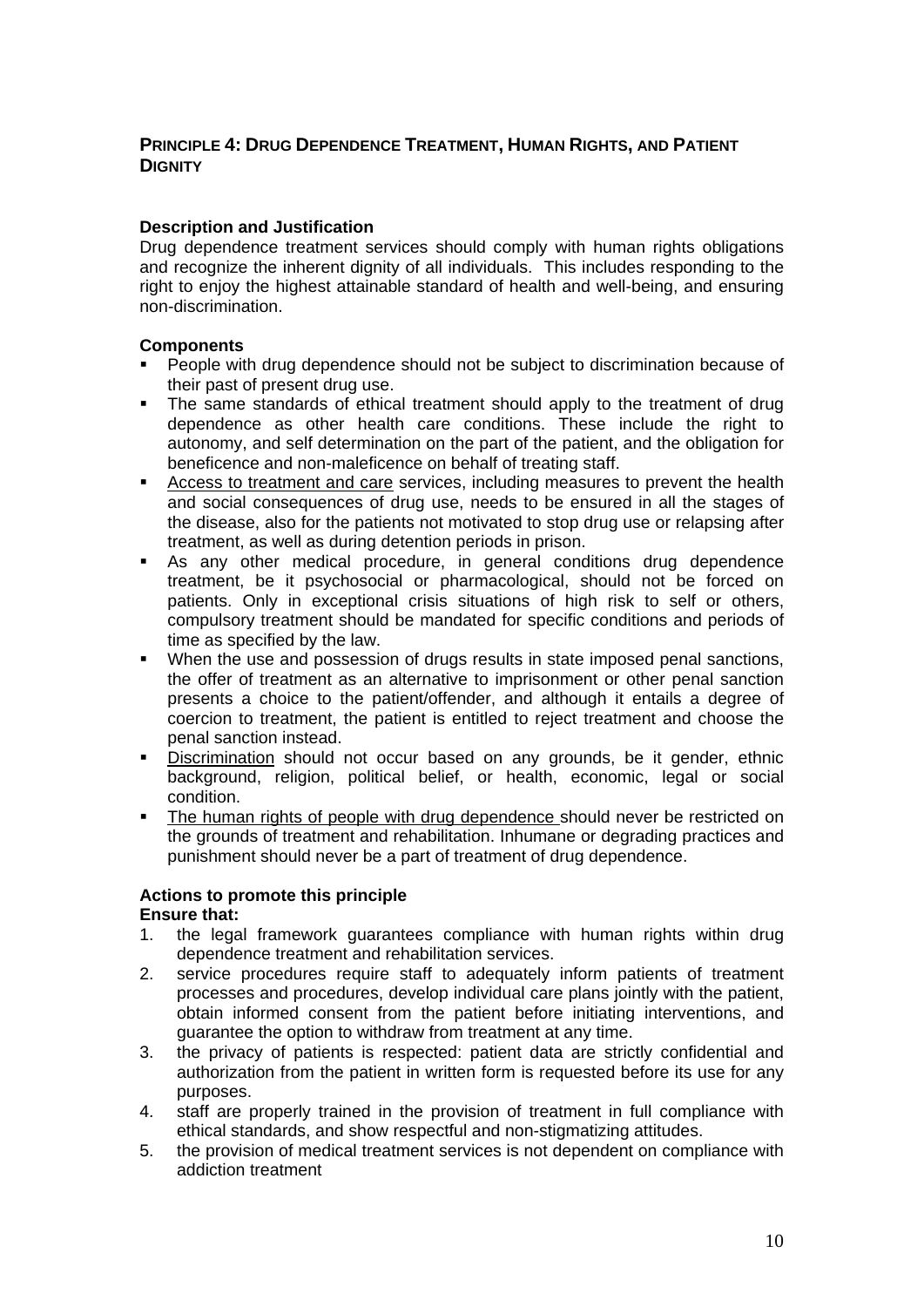- 6. evidence-based prevention and treatment interventions for drug use disorders and associated health consequences are available also in prisons.
- 7. for treatment research, ethical committees review and authorize research protocols, as is the case for all other medical disciplines.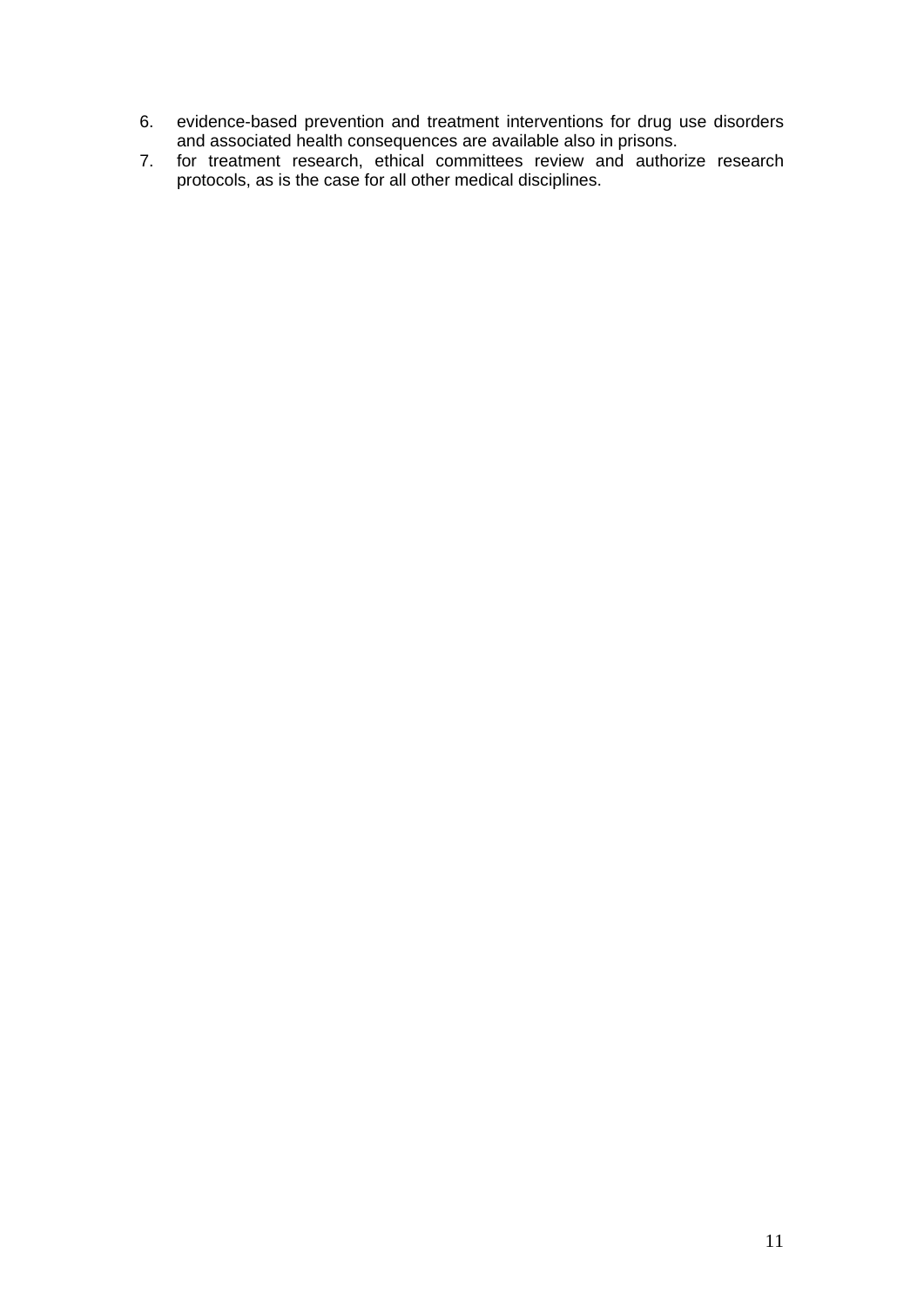## **PRINCIPLE 5: TARGETING SPECIAL SUBGROUPS AND CONDITIONS**

## **Description and Justification**

Several subgroups within the larger population of individuals affected by drug use disorders require special consideration and often specialized care. These groups with specific needs include adolescents, women, pregnant women, people with medical and psychiatric co-morbidities, sex workers, ethnic minorities, and socially marginalized individuals. A person may belong to more than one of these groups and have multiple needs.

The implementation of adequate strategies and provision of appropriate treatment for these patients often require targeted and differentiated approaches regarding contacting services and entering treatment, clinical interventions, treatment settings and service organization that respond best to the needs of these groups.

## **Components**

- Adolescents: Ideally specialized training should be available for counsellors, outreach workers and other professionals involved in treatment of adolescents with drug use disorders, and child/adolescent psychiatrists and psychologists should be part of these multidisciplinary teams. It may be counterproductive for young patients in early stages of drug use disorders to get in contact with people in more advanced stages of the disease through the treatment setting, and therefore, whenever possible, separate settings for adolescents and their parents can be considered. Planning and implementing interventions with young people will benefit from close cooperation with families and when appropriate, schools.
- Women. Many treatment services and programs have been developed to meet the needs of adult men. . In most cultures women with drug problems are heavily stigmatized, though bearing large family care responsibilities. As a result, access of women to treatment can be significantly limited. In addition, women tend to have specific needs of their psychological status and psychiatric co-morbidity. Continued drug use affects their sexual and reproductive health. Gender-responsive services are needed that consider the needs of women in all aspects of their design and delivery, including locations, staffing, programme development, child friendliness, content and materials.
- Pregnant women. In many cultures, approximately one third of people with drug dependence are women of childbearing age, so the possibility of pregnancies needs to be taken into account and optional pregnancy tests made available. Pregnancies in this population should always be considered as high risk. This makes their treatment a specialized field, requiring a multiprofessional approach, including prenatal care. Evidence-based standards of pharmacotherapy for opioid dependence treatment during pregnancy are available. Breast-feeding should be supported if desired by the woman if no contraindication is present. This specialized care is as an opportunity to interact early on a case management basis to reduce additional risk factors.
- People with medical co-morbidities (hepatitis B and C, HIV, TB, and cirrhosis). People with drug dependence should be afforded the same level of access to treatment and care for medical co-morbidities as any other people in the country. For patients with opioid dependence, provision of agonist maintenance therapy can enhance adherence to treatment regiments for HIV, TB and hepatitis. Individual counselling, or with extended family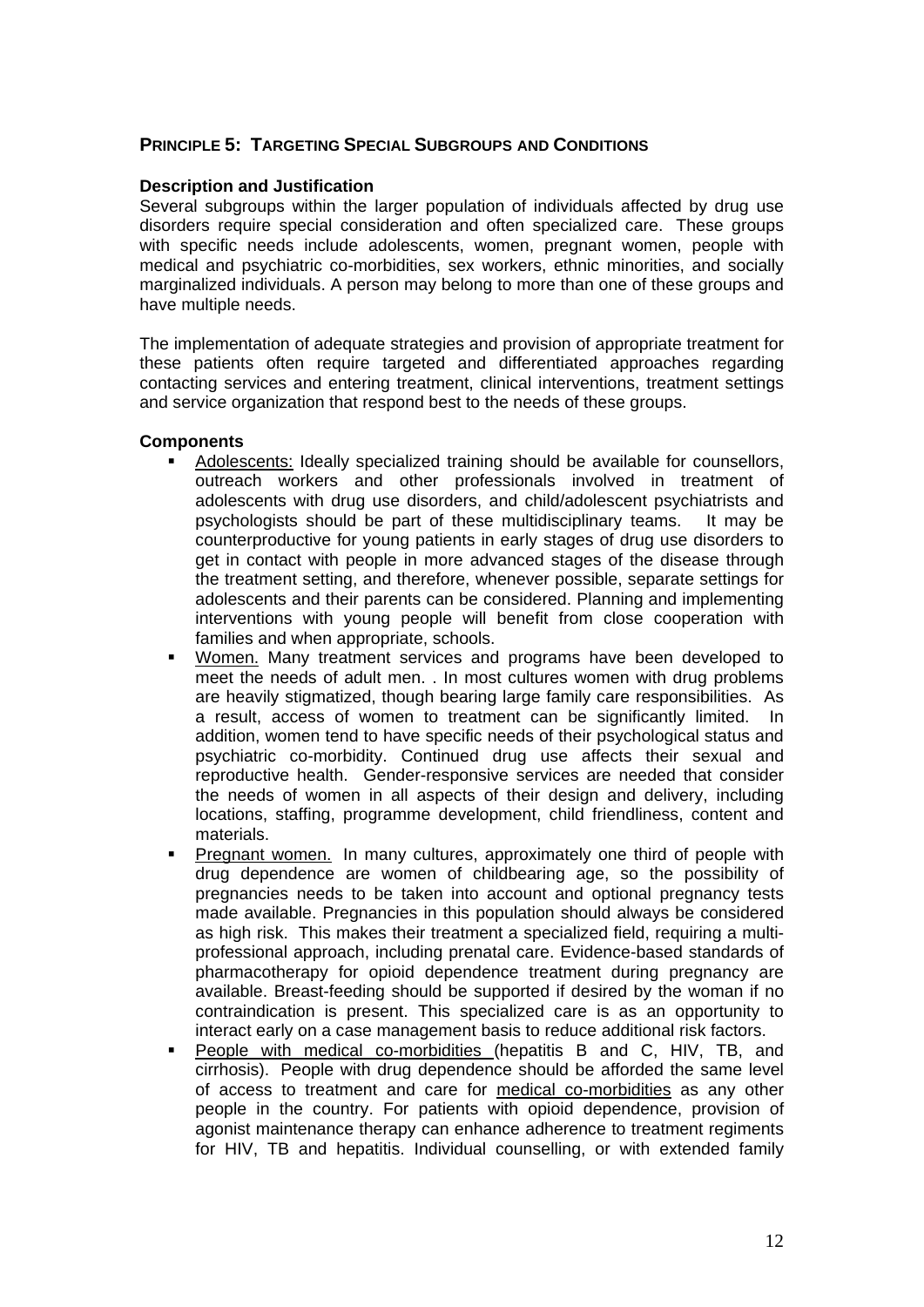members, if requested, is an important component of a comprehensive approach.

- People with psychiatric co-morbidities: Research indicates a high prevalence of personality, affective and other psychiatric disorders among drug dependent patients. It also shows that patient retention and treatment outcomes are related to the diagnosis and adequate treatment of these psychiatric co-morbidities. In consequence, treatment services can improve their effectiveness by screening for associated psychiatric disorders and their adequate psychopharmacological treatment, taking into consideration possible drug-drug interactions.
- Sex-workers: a significant proportion of drug dependent individuals are involved in sex work as a means to afford buying drugs. These individuals are exposed to increased risk of infections, victimization, violence and social exclusion. Interventions addressed to this specific group should prioritize outreach and offer a comprehensive package of measures to prevent HIV and hepatitis infection, and other sexually transmitted diseases. Sources of sustainable livelihood can be offered through social support and rehabilitation programmes.
- Ethnic minorities may encounter particular barriers to access treatment services, including language difficulties. These, as well as cultural and religious differences need to be taken into consideration when organizing treatment facilities. Cultural mediators may be involved in reaching these patients and helping them in attending treatment.
- Marginalized/street people: A full package of social assistance and support in order to achieve means of sustainable livelihoods needs to be available to addicted patients living in the street, unemployed, homeless and rejected by their families. Dormitories, vouchers, free food, and temporary job opportunities offered in collaboration with social services in parallel with treatment services will support the patients' stabilization.

#### **Actions to promote this principle Ensure that:**

- 1. treatment service provision and clinical protocols take into account the requirements of patients with special needs.
- 2. patient assessments are comprehensive to enable broad medical and psychosocial interventions.
- 3. integration of services or at least standardized procedures for referrals are established in order to provide continuity of care for patients with co-morbid conditions and minimize the risk of losing a patient, also due to noncompliance.
- 4. special training for those who work with psychiatric patients, minors, women and pregnant women is available.
- 5. existing treatment policies and guidelines facilitate integration and linking of drug dependence and infectious services to guarantee evidence-based and accessible treatment for both conditions.
- 6. treatment services are tailored to the needs of people with drug use disorders from minority groups, and cultural mediators and interpreters are available whenever necessary in order to minimize cultural and language barriers for minorities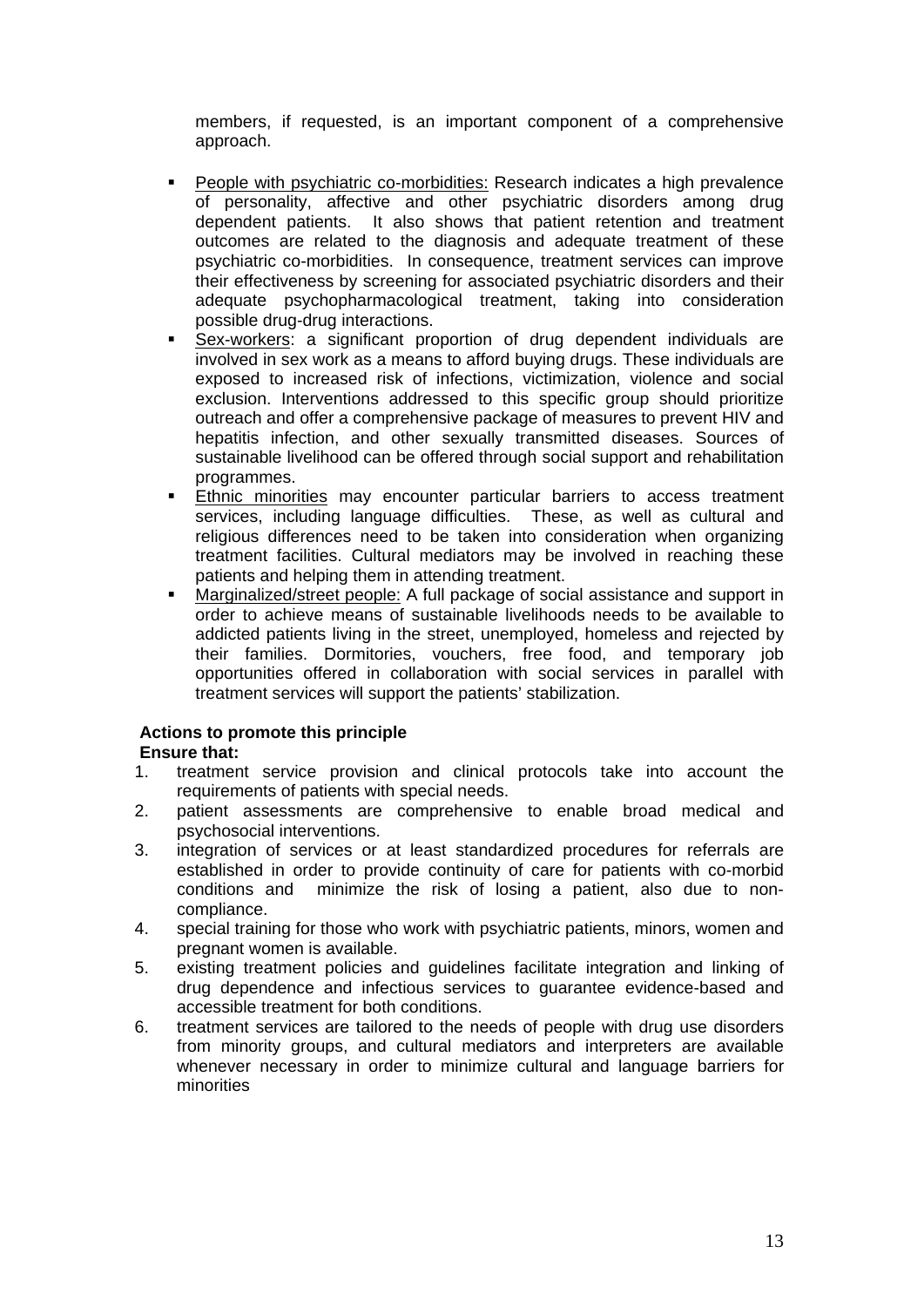## **Principle 6: ADDICTION TREATMENT AND THE CRIMINAL JUSTICE SYSTEM**

## **Description and Justification**

Drug related crimes are highly prevalent, and many people are incarcerated for drug related offences. These include offences to which a drug's pharmacologic effects contribute; offences motivated by the user's need for money to support continued use; and offences connected to drug distribution itself. A significant proportion of people going through criminal systems worldwide are drug dependent.

In general, drug use should be seen as a health care condition and drug users should be treated in the health care system rather than in the criminal justice system where possible.

Interventions for drug dependent people in the criminal justice system should address treatment as an alternative to incarceration, and also provide drug dependence treatment while in prison and after release. Effective coordination between the health/drug dependence treatment system and the criminal iustice system is necessary to address the twin problems of drug use related crime and the treatment and care needs of drug dependent people.

Research results indicate that drug dependence treatment is highly effective in reducing crime. Treatment and care as alternative to imprisonment or commenced in prison followed by support and social reintegration after release decrease the risk of relapse in drug use, of HIV transmission and of re-incidence in crime, with significant benefits for the individual health, as well as public security and social savings. Offering treatment as an alternative to incarceration is a highly cost-effective measure for society.

**Components** 

- Diversion schemes from criminal justice system into treatment. Treatment as an alternative to imprisonment or other penal sanctions should be made available to drug dependent offenders. Such schemes bring people with drug dependence out of the criminal justice system into medical and rehabilitation programmes and allow drug treatment under a compulsory court order instead of penal sanctions. If treatment is discontinued, penal sanctions will be the consequence. In this way, treatment is offered as an alternative to incarceration or other penal sanctions, but not imposed without consent.
- Human rights principles described in a separate section certainly apply to people charged with crimes related to illicit substances. Drug dependent people in prison have the right to receive the health care and treatment that are guaranteed in treatment centres in the community.
- Human rights principles described in a separate section certainly apply to people charged with crimes related to illicit substances. This includes the right of addicted patients in prison setting to receive the health care and treatment that are guaranteed in treatment centres in the community.
- Continuity of services. Specific interventions to reduce high-risk behaviour in regard to infectious diseases should be available in prison. If prisoners go into withdrawal, treatment should be initiated following good clinical practices. For those inmates already in treatment before incarceration, medical treatment, especially pharmacological therapy, should not be discontinued when entering prison. Special facilities for pregnant women and mothers with small children are needed to provide for the best bonding circumstances.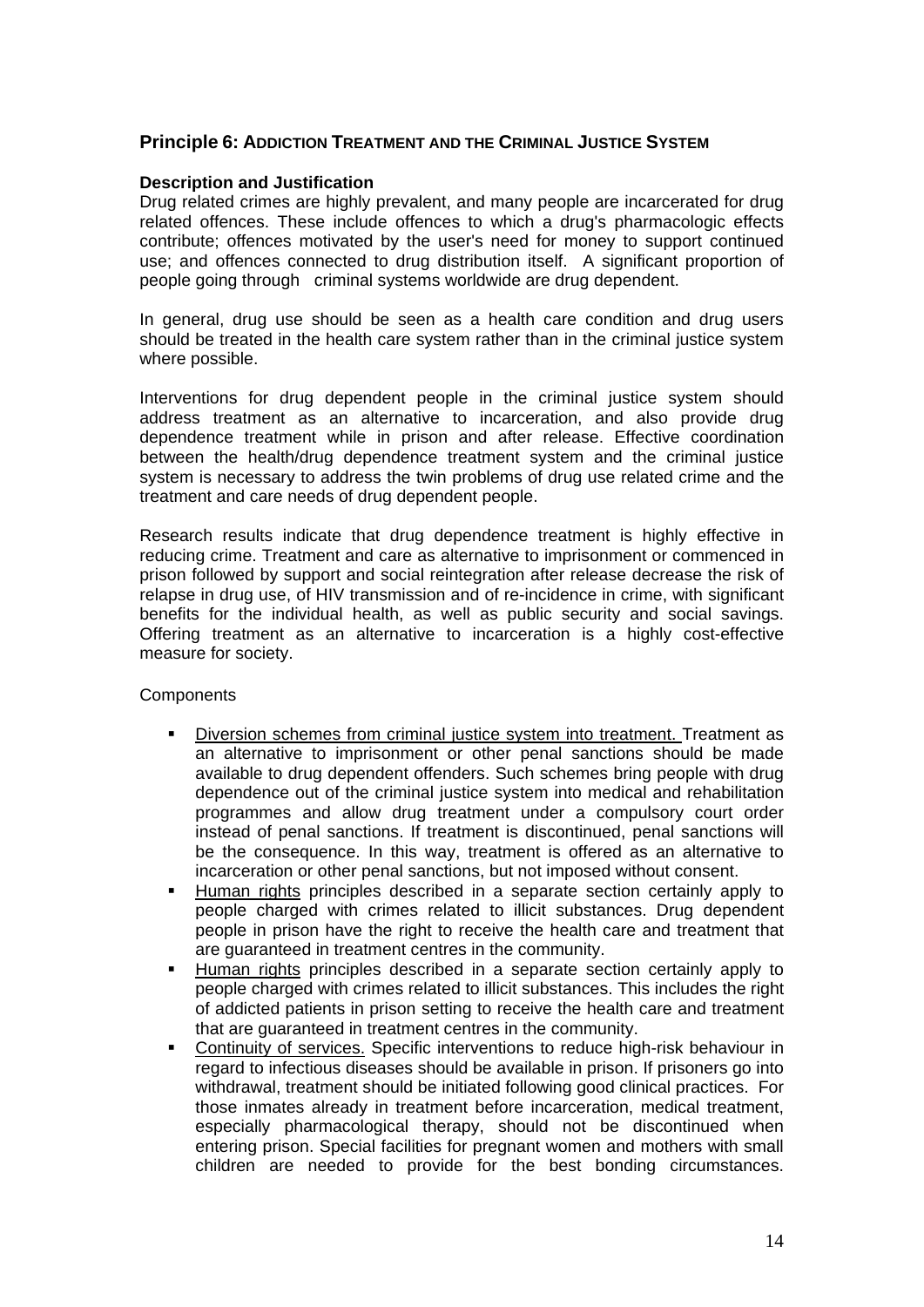Psychosocial interventions, including vocational training can support reintegration after release.

- Continuous care in the community upon release is crucial to meaningfully reintegrate drug dependent offenders into the community. Without access to education, job opportunities, housing, insurance, and health care including drug dependence treatment, persons in recovery face a higher risk of relapse and related mortality and also increase the burden on their communities.
- Neither detention nor forced labor have been recognized by science as treatment for drug use disorders,

#### **Actions to promote this principle Ensure that:**

- 1. the legal framework allows the full implementation of drug dependence treatment and care options for offenders, in particular treatment as an alternative to incarceration and psychosocial and pharmacological treatment in prisons
- 2. mechanisms to guarantee coordination between the criminal justice system and drug dependence treatment system are in place and operational. Such mechanisms and collaborative work will promote the implementation and monitoring of diversion schemes as an alternative to incarceration.
- 3. drug using inmates are offered a range of treatment and care services, including prevention of transmission of blood-borne diseases, drug dependence pharmacological and psychosocial treatment, rehabilitation, preparation for release, and linkage to community services
- 4. criminal justice and prison staff are made aware of the needs of drug dependent offenders and trained to support prevention and treatment interventions in prison settings.
- 5. staff in charge of delivering drug dependence treatment (either health prison staff or external staff) are properly trained in the provision of evidence-based treatment and ethical standards, and show respectful, non-judgmental, and non-stigmatizing attitudes
- 6. links and referrals to community agencies are established for continuation of the treatment for patients in the criminal justice system.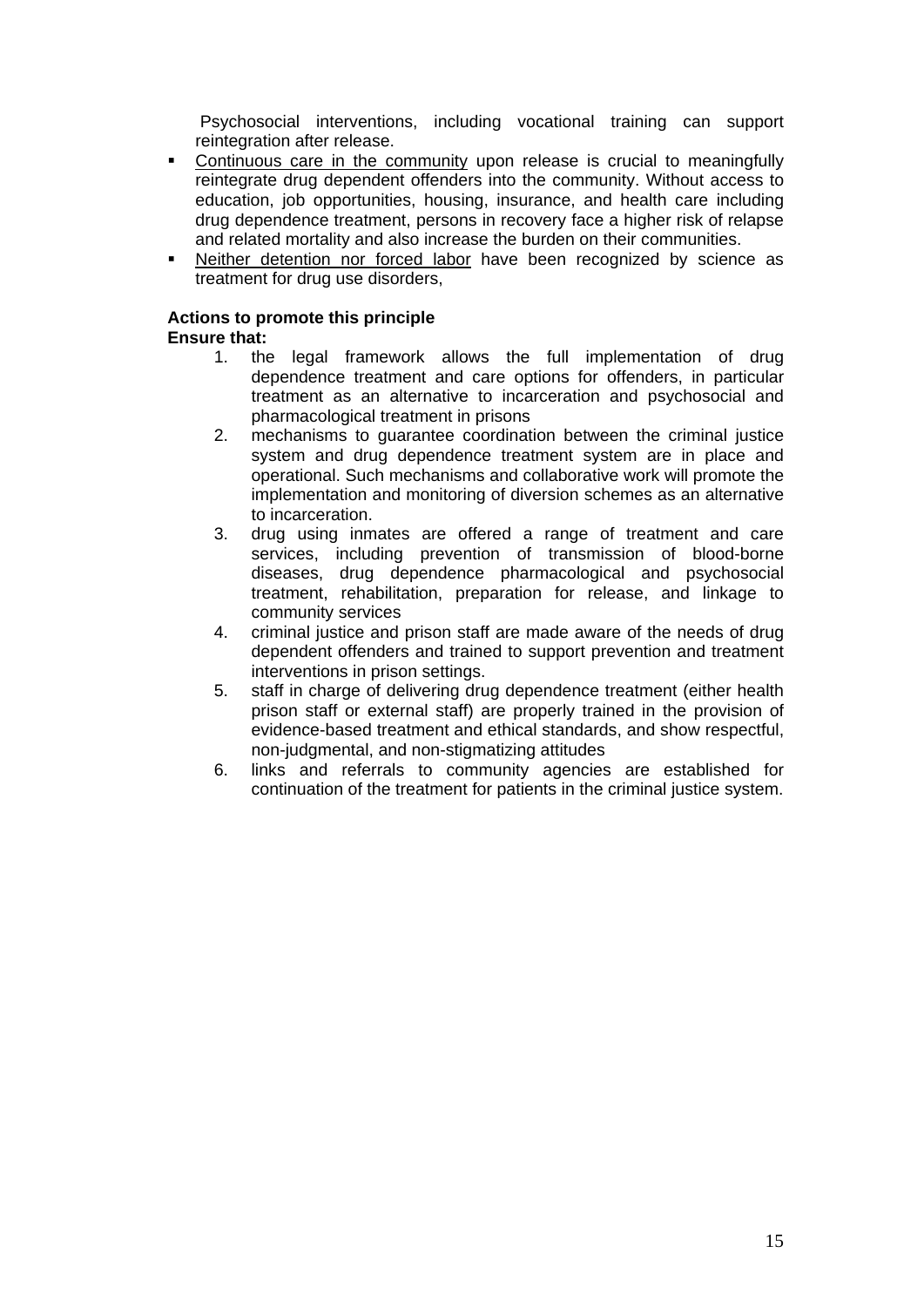## **PRINCIPLE 7: COMMUNITY INVOLVEMENT, PARTICIPATION AND PATIENT ORIENTATION**

## **Description and Justification**

A community based response to drug use and dependence can support and encourage behavioural changes directly in the community. This might imply a paradigm shift from a directive to a more cooperative form of service delivery, for which the active involvement of local stakeholders (governmental and nongovernmental organizations, private sector, community leaders, religious organizations, and traditional healers), community members (families) and the target populations is needed to establish ownership and an integrated network of community-based health care services.

## **Components**

- Patient active involvement aims to promote ownership and responsibility, change in individual behavior, and improvement of the quality and utilization of health services.
- Accountability to the community. There is increasing recognition that the process of service development needs to be accountable to and shaped by the wide range of community interests. The community and service users play an important role in helping shape an approach that ensures appropriate accountability and responsibility of all those involved in the delivery of services
- Community-oriented interventions can increase community support to people with drug problems and promote supportive public opinions and health policy. Community information and empowerment can also help reduce discrimination and social marginalization. De-stigmatization of affected individuals is substantial to improve accessibility to treatment and reintegration into society.
- Mainstreaming drug dependence treatment in health and social care interventions not only enables the treatment of a larger number of patients, it also promotes a paradigm change within society to acknowledge drug dependence as a multi-factorial disorder.
- Linkages. It is key to establish links between drug dependence treatment services and hospital services, such as emergency rooms, infectious diseases and internal medicine departments, as well as with specialized social services such as housing, vocational training and employment. Integrating psychiatric and drug dependence treatment increases retention of patients with co-morbid psychiatric disorders and reduces mortality.
- NGOs can play a significant role in the provision of services for patients with drug dependence in coordination with the public health system. They can be particularly helpful in the process of scaling up treatment and facilitation of rehabilitation and reintegration.

#### **Action to promote this principle Ensure that:**

- 1. target populations, their families, community members and local organizations are actively involved in the planning, implementation and monitoring of drug dependence treatment services
- 2. services are integrated within the public health and social care networks, and establish links with all relevant partners in the community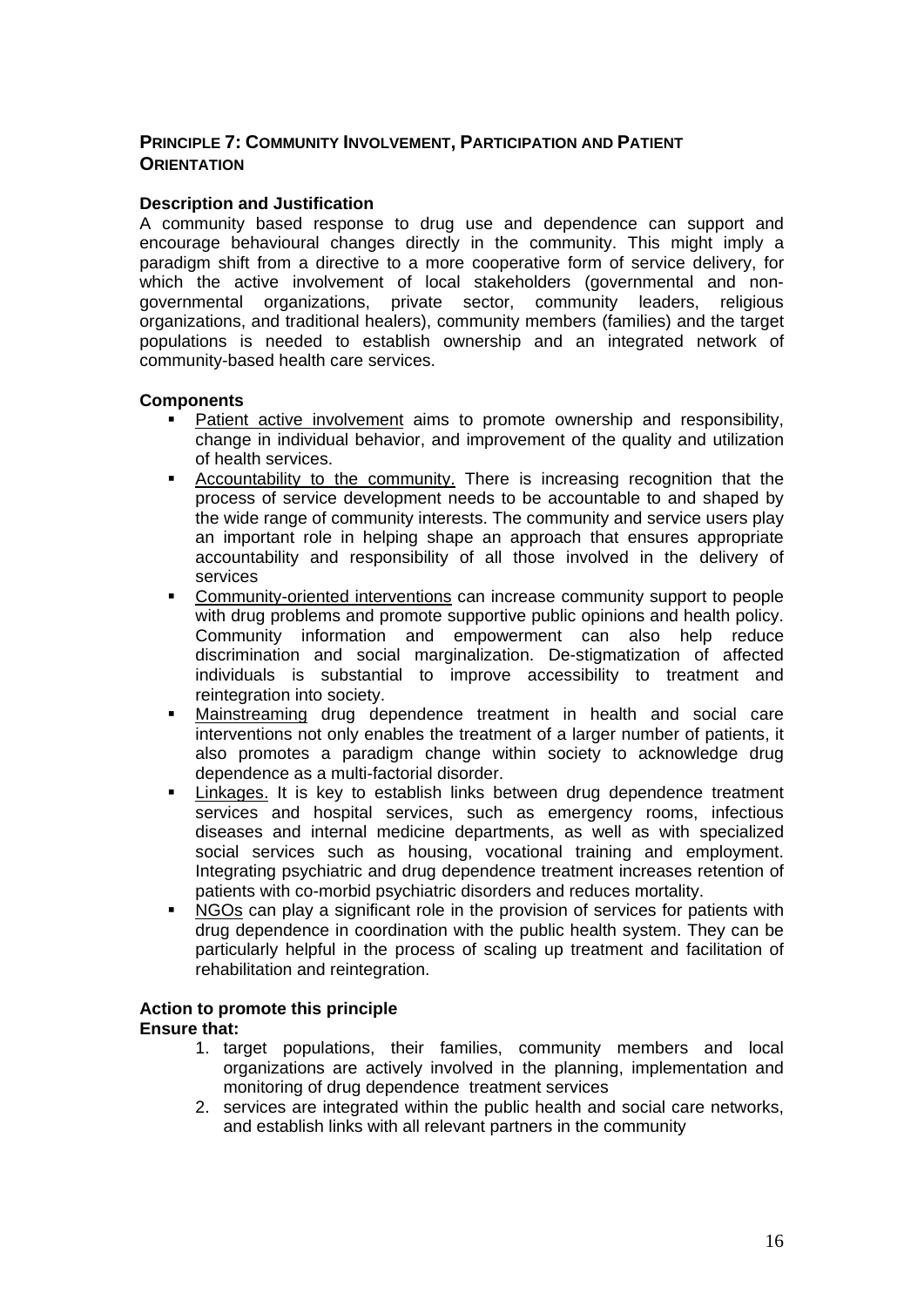- 3. primary health, mental health, and social care service staff are trained in and conduct screening for drug use and drug use disorders, and deliver brief interventions
- 4. services promote a close therapist-patient interpersonal relationship and a therapeutic alliance sharing the goals and methods of the program in advance and periodically collect patient feed-back on services provided
- 5. services involve and support the families of the patients in the therapeutic process, as relevant, and provide support for family members.
- 6. governmental and non-governmental organizations collaborate and are involved in establishing an integrated treatment network in the community.
- 7. patients, families and community members are actively involved in improving the community drug problems and contribute to changing the public perception of drug dependence towards a chronic complex disease model.
- 8. a sound and long-term educational and awareness strategy aimed at the general public is implemented to disseminate the concept of addiction as a disease and promote the value of evidence-based treatment.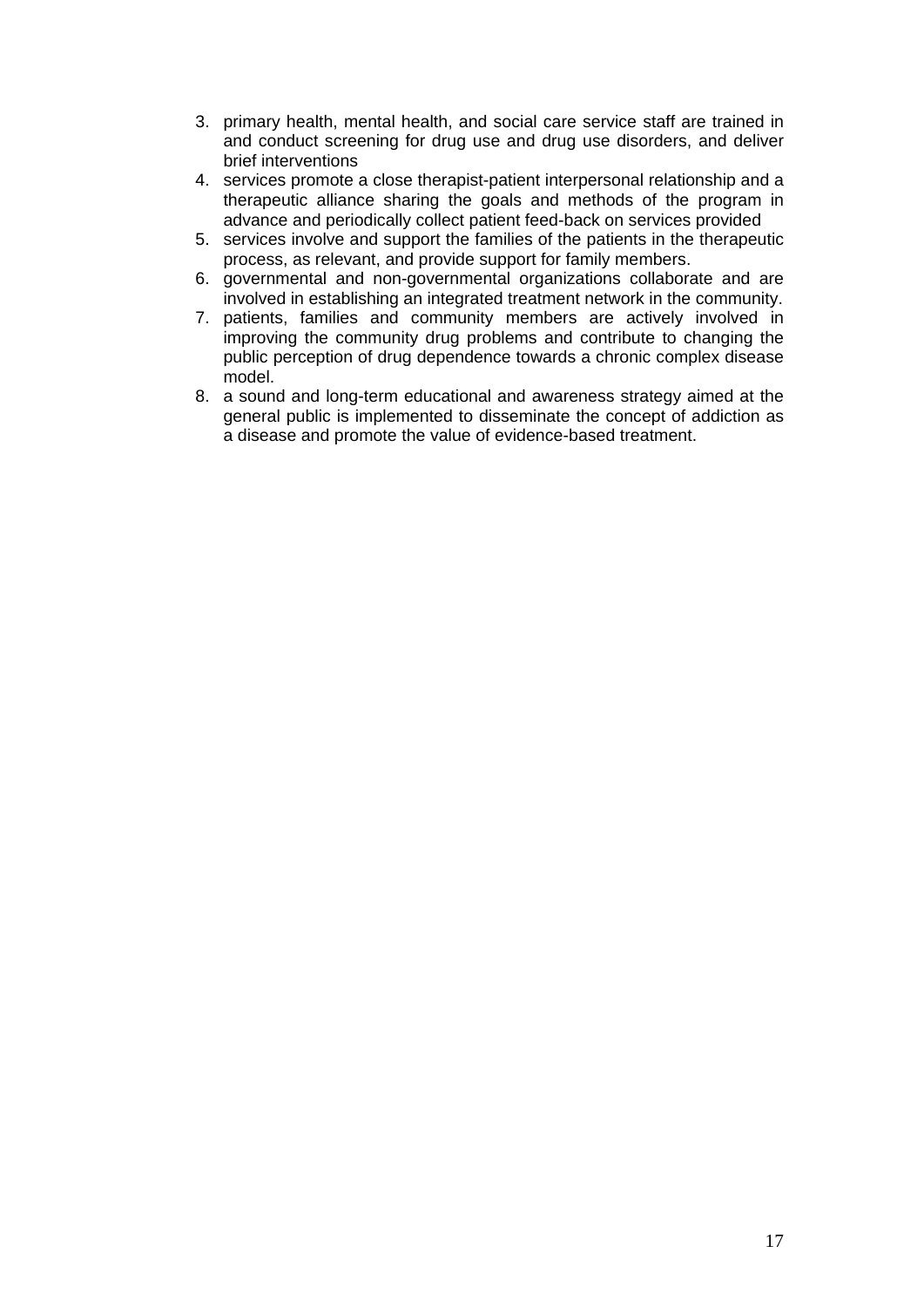## **PRINCIPLE 8: CLINICAL GOVERNANCE OF DRUG DEPENDENCE TREATMENT SERVICES**

## **Description and Justification**

A drug dependence treatment service requires an accountable, efficient and effective method of clinical governance that facilitates the achievement of its goals.

Service organization needs to reflect current research evidence and be responsive to service user needs. Its policies, programmes, procedures and coordination mechanisms should be defined in advance and clarified to all therapeutic team members, administration, and target population.

## **Components**

- Service policy and protocols clarify and facilitate a common understanding of the treatment programme's philosophy, aims and objectives, strategic management, therapeutic approach, target population and programmes and procedures. They critically provide details such as the staffing plan, human resource management and development, access and referral information and policies, physical environment, accommodation and food, and operational policies
- Treatment protocols are written documents including details concerning procedures for assessment, care planning and provision of treatment. These include information on patient admission criteria, assessment, care planning and review, and treatment completition, as well as a clear statement of who will be involved in the different phases of treatment
- Qualified staff: clear definition of staff members' roles and responsibilities and appropriate continuing education are needed for the delivery of high quality services. Mechanisms for staff appraisal and career development, including orientation, education, training and time release to pursue further education are necessary to keep standards high.
- Supervision and other forms of support are needed for the prevention of burnout among staff members. Each professional group will require specific training to work successfully with people with drug dependence disorder, and national policies can set the standards of ongoing education required in order standardize and certify the qualifications of drug dependence treatment professionals. The integration of drug dependence services into primary health care requires the introduction of adequate training on drug use disorders in general medicine curricula. In addition to undergraduate, graduate and postgraduate programs, teaching courses with e-learning modules can enhance further training for treatment professionals.
- Financial resources. Sustainable sources of funding at adequate levels are needed to ensure an appropriate service delivery, and proper financial management and accountability mechanisms should be in place. Whenever possible, costs for staff education and for evaluation should be included in the relevant budget.
- Communication structures and networking between drug dependence treatment services offering different programmes and with other relevant institutions such as general practitioners, specialists (e.g. psychiatrists, infection specialists, etc.) and social services need to be established and keep operations for effective referral and continuum of care
- Monitoring systems are a core element of a treatment service that wishes to understand how well it is serving the needs of its clients and provide evaluation and feedback on service and system performance for quality assessment. Record systems include information about patients, services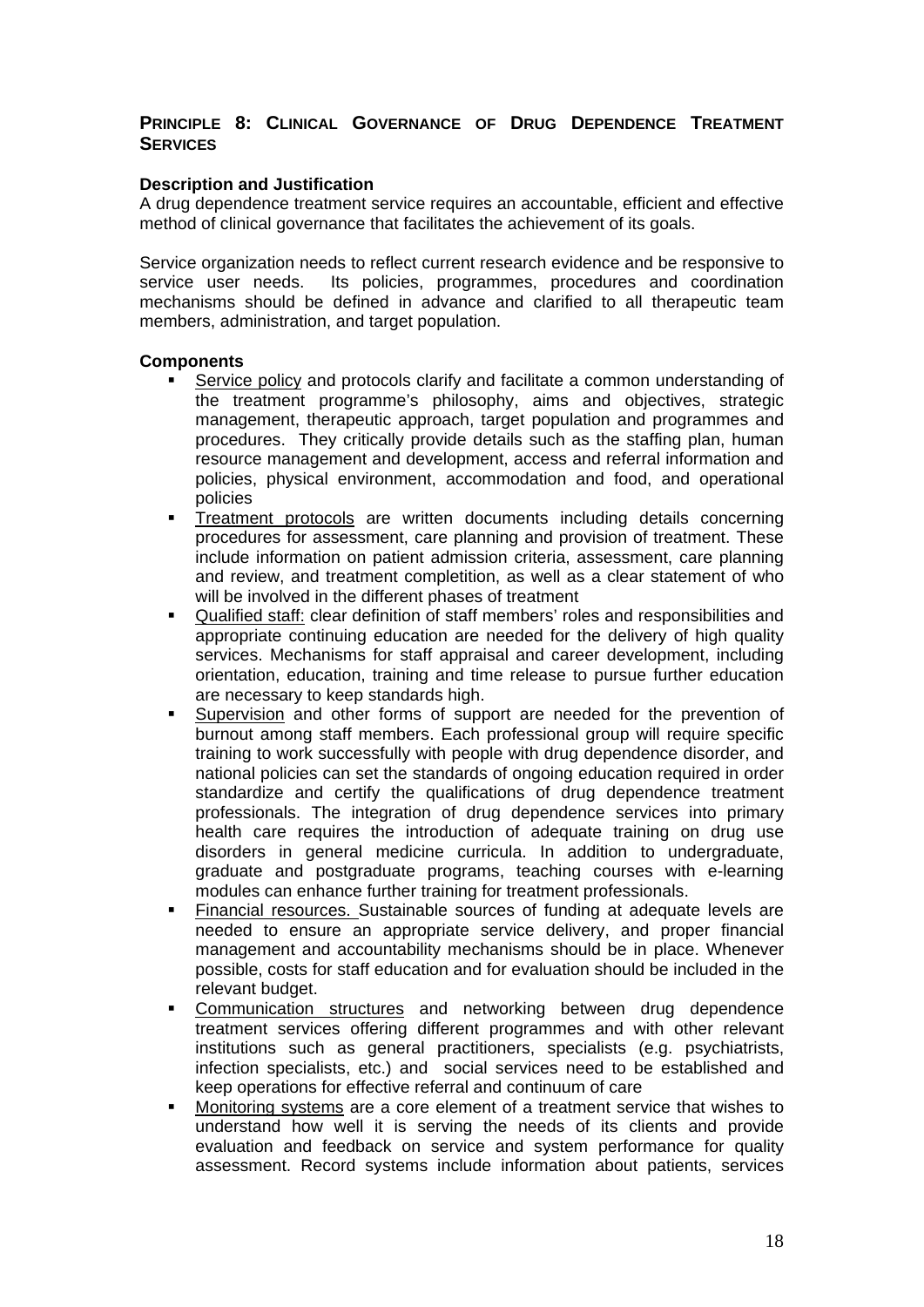delivered, human resources management, and payroll and should guarantee client confidentiality

 Updating services. The nature of drug use and related problems in a community will change over time, and in consequence services will need to adapt and reorient their programmes in order to respond to their clients' evolving needs. Services will also need to build on feed-back from patients, their relatives and the community, as well on as monitoring and evaluation results with a view to improving their quality and performance

## **Actions to promote this principle**

## **Ensure that:**

- 1. services meet quality standards required for accreditation with respect to organization, management and delivery of treatment
- 2. written service policy and protocols are available, known to all staff and guide service delivery
- 3. there are sufficient staff working at addiction treatment centres and that they are adequately qualified, and receive ongoing evidencebased training, certification, support and supervision
- 4. policies for staff selection, recruitment, employment and performance monitoring are clearly specified and known to all
- 5. a sustainable source of funding is available at adequate levels and proper financial management and accountability mechanisms are in place
- 6. drug dependence treatment services network and link with relevant generalist and specialized health and social services in order to provide a continuum of care to their patients
- 7. monitoring systems provide evaluation and feedback on service and system performance for quality assurance.
- 8. adequate record systems in place and that client confidentiality is maintained
- 9. services are aware of drug use trends in the community and adapt their programmes to ensure that they continue to be responsive
- 10. service programmes, rules and procedures are periodically revised on the basis of continuous feed-back, monitoring and evaluation processes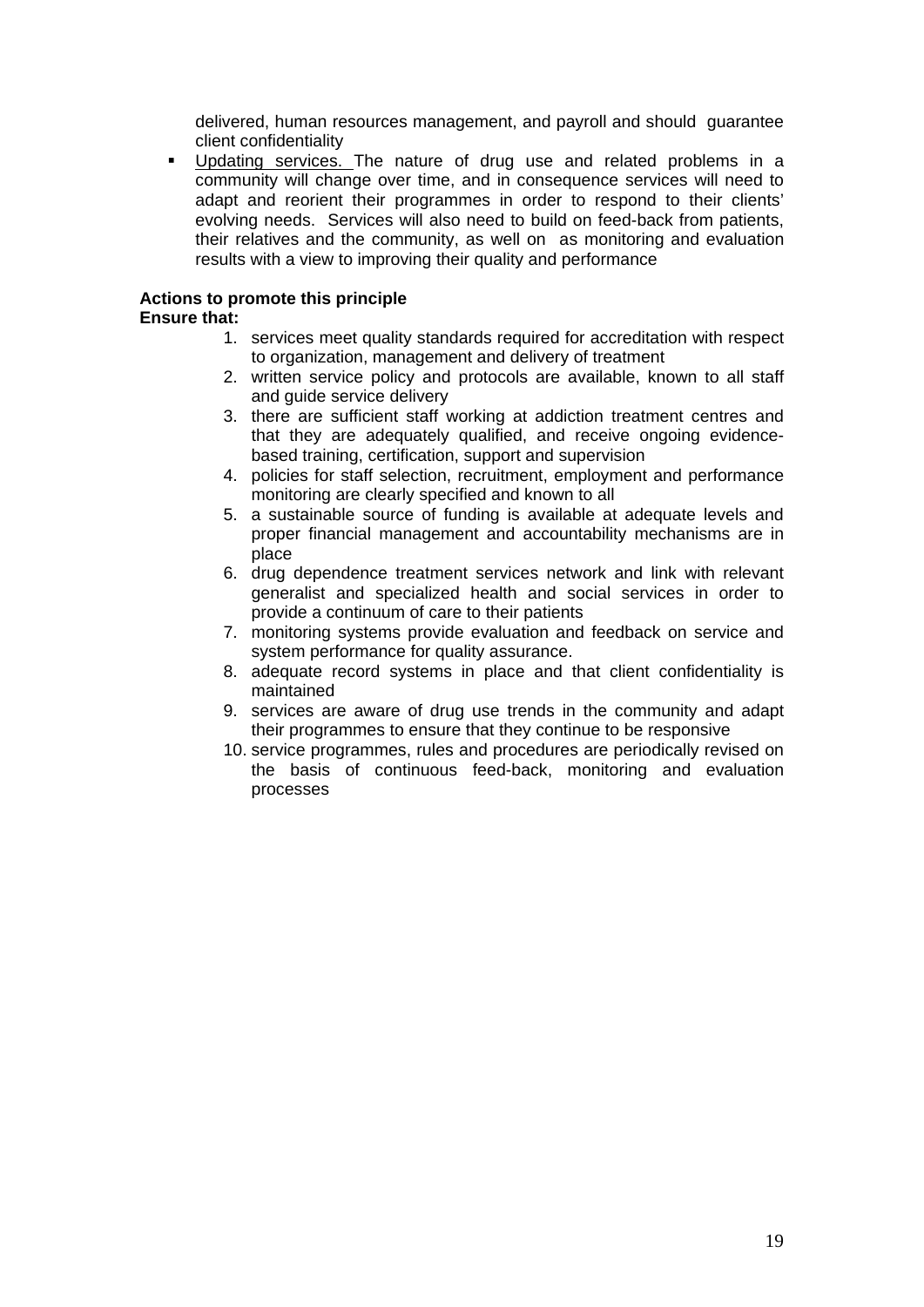## **PRINCIPLE 9: TREATMENT SYSTEMS: POLICY DEVELOPMENT, STRATEGIC PLANNING AND COORDINATION OF SERVICES**

## **Description and Justification**

A systematic approach to drug use disorders and patients in need of treatment, as well as to planning and implementation of services require a logical, step-by-step sequence that links policy to needs assessment and treatment planning and implementation, to monitoring and evaluation.

## **Components**

- As a fundamental step, formulation of a treatment policy for drug use disorders by relevant authorities in governments is needed for the development of treatment systems and implementation of effective interventions. A good treatment policy will be based on evidence of effectiveness and cost-effectiveness. Government policies set the tone for the development of drug addiction treatment and, in combination with political will, can produce significant improvements in treatment and care of people with drug use disorders. Effective policies are multisectoral, and define the role and responsibilities of all relevant partners, including health, welfare, labour, criminal justice, and civil society
- Link to prevention. Treatment services and systems broaden their reach when developed alongside and connected to prevention interventions aiming at providing youth, adults and communities with the knowledge, skills and opportunities to avoid risky behaviors and choose healthy lifestyles. All these prevention interventions, including targeted interventions for populations that are at high-risk of drug use, are complementary to services for individuals that have started to use drugs. Linkages between prevention interventions and treatment services facilitate referrals of individuals who have started to use substances to appropriate counselling and treatment services.
- Situation assessment. Understanding the types of people who may seek help, patterns of drug use and how they change over time in any one population, and the preferences for different types of treatment are important in effective drug dependence treatment planning.
- Coordination between different sectors (health, social welfare, criminal justice) and appropriate balance between specialised services and primary care can produce best results. Further, in a comprehensive treatment system, a variety of levels of service provision will be available.
- Continuum of care. A good drug dependence treatment policy will outline the mechanisms for service coordination. Given the multiple physical, psychological and social needs of people with drug dependence, coordinated care across different health and welfare services is essential for smooth transition between modalities and services, achieving a continuum of care, and ultimately attaining positive clinical outcomes.
- Mulltidisciplinary approach. Such comprehensive treatment system involves diverse professional groups including medical doctors/psychiatrists, nurses, psychologists, social workers, occupational therapists, and criminal justice workers (parole and probation officers, prison staff). NGOs play a very important role in many countries and it is important that their services are integrated within the overall treatment system.
- Capacity building. Government and training institutions need to plan to ensure the availability of trained staff in the future. This may include integration of drug treatment into the curriculum in medical and nursing schools.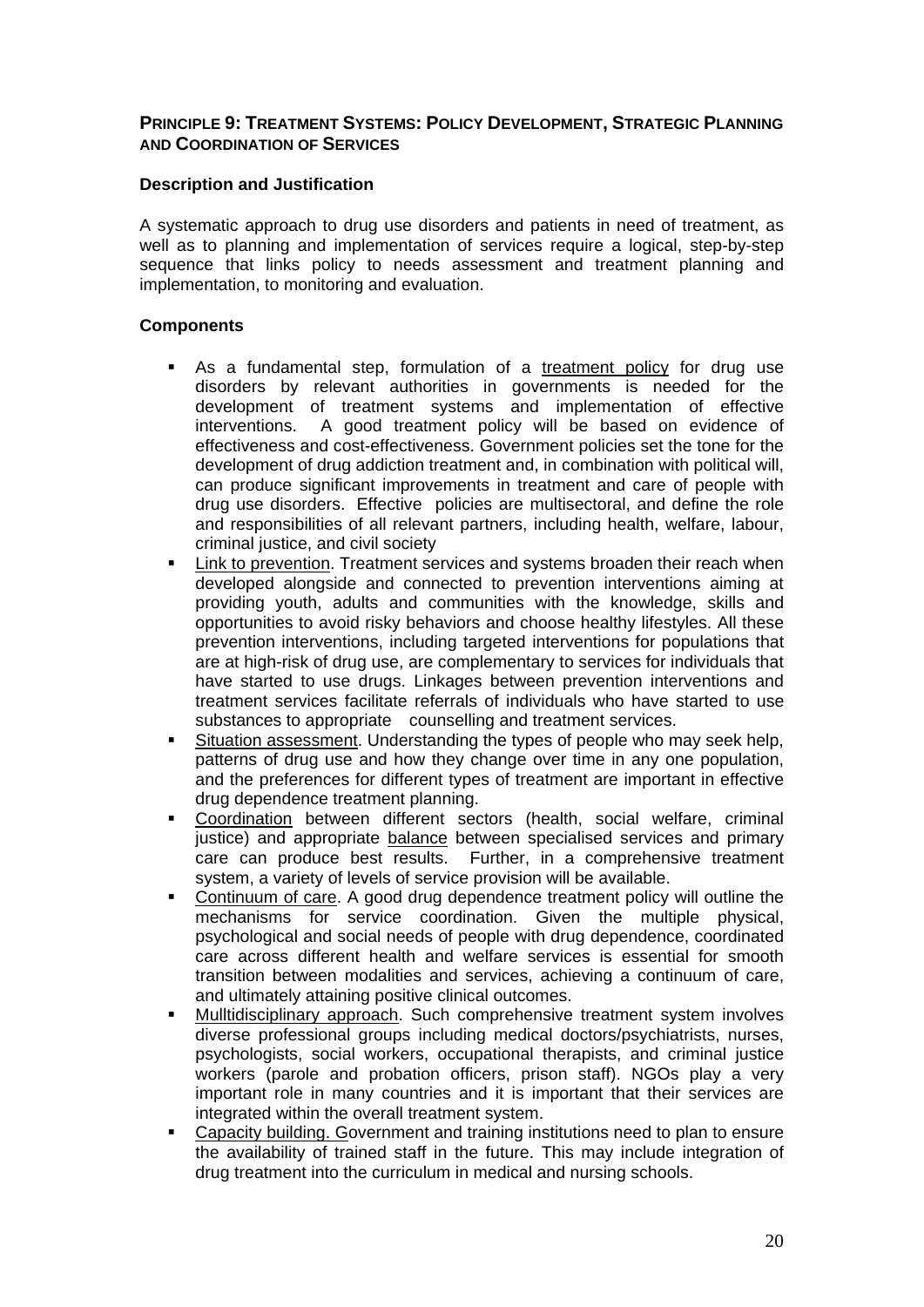Quality assurance, monitoring and evaluation. To ensure quality in the drug treatment network, a system of clinical governance should be developed with clear lines of clinical accountability, continuous monitoring of patient well being, adverse events and intermittent external evaluation.

#### **Actions to promote this principle Ensure that:**

- 1. policy documents describing the treatment system philosophy, objectives, approaches and funding, as well as the role and responsibilities of different partners are available and known to all relevant partners. Information on the number, type, and distribution of services available and envisaged within the treatment system will be useful for planning and development purposes.
- 2. links between drug use prevention, drug dependence treatment, and prevention of health and social consequences of drug use are established and operational
- 3. treatment planning is based on estimates and descriptions of the nature and extent of the drug problem, as well as of the characteristics of the population in need
- 4. the roles of the national, regional and local agencies in different sectors responsible for the delivery of drug dependence treatment and rehabilitation are defined and mechanisms for effective coordination established
- 5. a combination of primary care and specialized services for drug dependence people is available, as relevant to the needs of the affected population and local resources
- 6. as far as possible, services are staffed by multidisciplinary teams including physicians/psychiatrist, nurses, psychologists, social workers, and other professionals
- 7. mechanisms to delivery adequate initial training and ongoing development for professionals involved in treatment and rehabilitation are available
- 8. quality standards for drug dependence treatment services are established and compliance is required for accreditation, and mechanisms for clinical governance, monitoring and evaluation are identified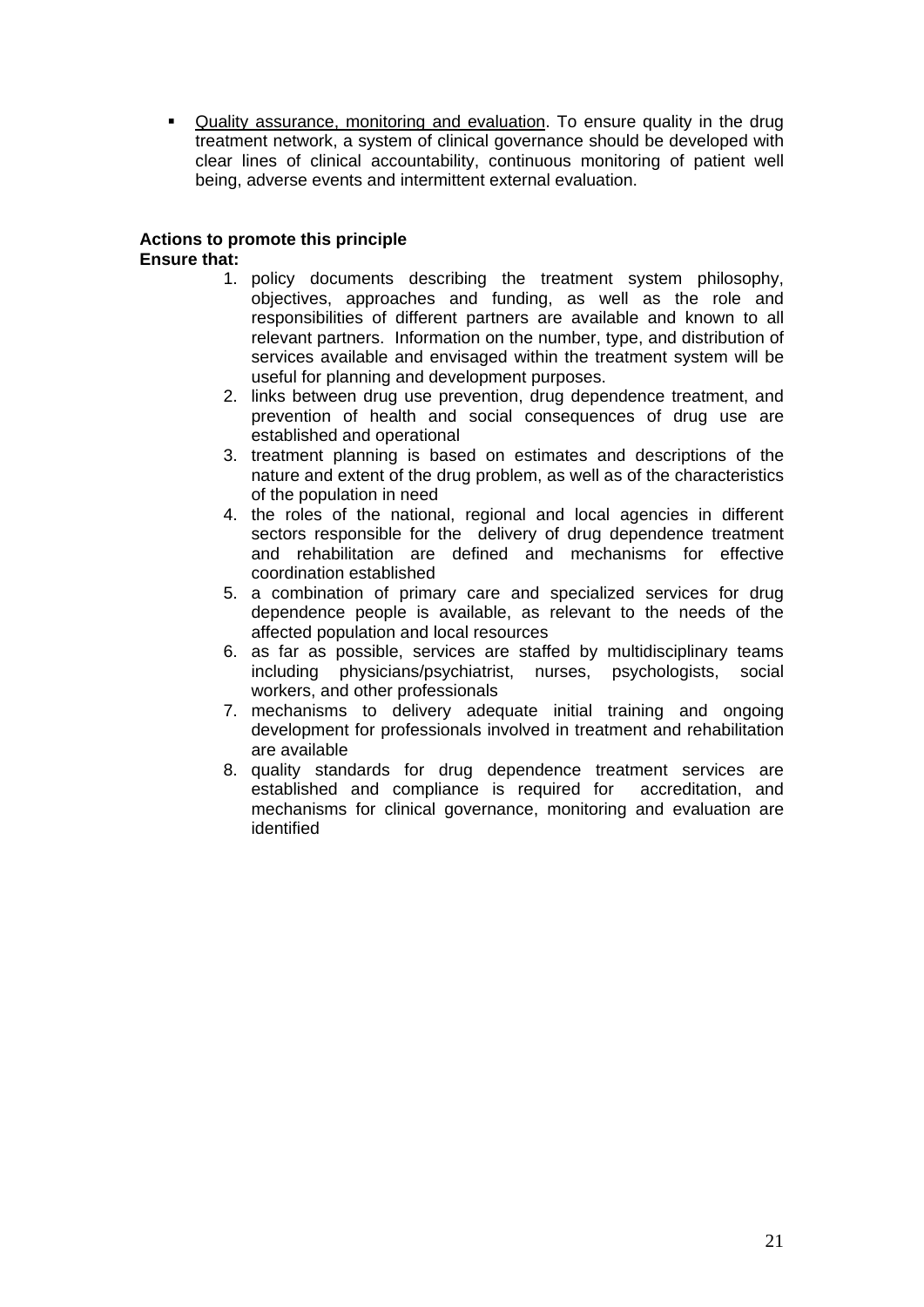## **REFERENCES**

#### **Introduction**

WHO (2004).Neuroscience of psychoactive substance use and dependence. WHO, 2004.

WHO Expert Committee on Drug Dependence: thirtieth report. WHO technical report series; 873. WHO, 1998.

WHO (2006) Disease control priorities related to mental, neurological, developmental and substance abuse disorders.

Volkow N (2005), *Pharmacol Ther*. 108:3-17

UN Reference Group on the Prevention and Care of HIV/AIDS among Injecting Drug Users (2003).

UK Dept of Health. NTORS at two year: changes in substance use, health and criminal behavior two years after intake. UK Dept of Health

WHO, UNODC, UNAIDS (2004). Evidence for action on HIV/AIDS and injecting drug use. Policy Brief: Reduction of HIV Transmission through Drug-Dependence Treatment, Geneva

Engs R (ed.) In Controversies in the Addiction Field. Chapter 7, "The Biopsychosocial Model: Application to the Addictions Field."

Hallfors D., Watson K(July 1998). Literature Review Organization of Drug Prevention Services in the Health Care Delivery System

Crocq MA (2008) Historical and cultural aspects of man's relationship with addictive drugs. *Dialogues in Clinical Neuroscience*, 9, 4: 355-361

Hejazi NS (2008). Pharmacogenetic aspects of addictive behaviors. *Dialogues in Clinical Neuroscience*, 9, 4: 447-454

Kalivas PW (2008). Cocaine and amphetamine – like psycho stimulants: neurocircuitry and glutamate neuroplasticity. *Dialogues in Clinical Neuroscience*, 9, 4: 389-397

Kreek MJ (2008). Opioids, dopamine, stress, and the addictions. *Dialogues in Clinical Neuroscience*, 9,4: 363-378

Lewy AJ, Rough JN, Songer JB, Kogan NM, Mechoulam R (2008). Cannabinoids in health and disease. *Dialogues in Clinical Neuroscience*, 9, 4:413-30.

Paulus MP (2008). Neural basis of reward and craving – a homeostatic point of view. *Dialogues in Clinical Neuroscience*, 9, 4: 379-387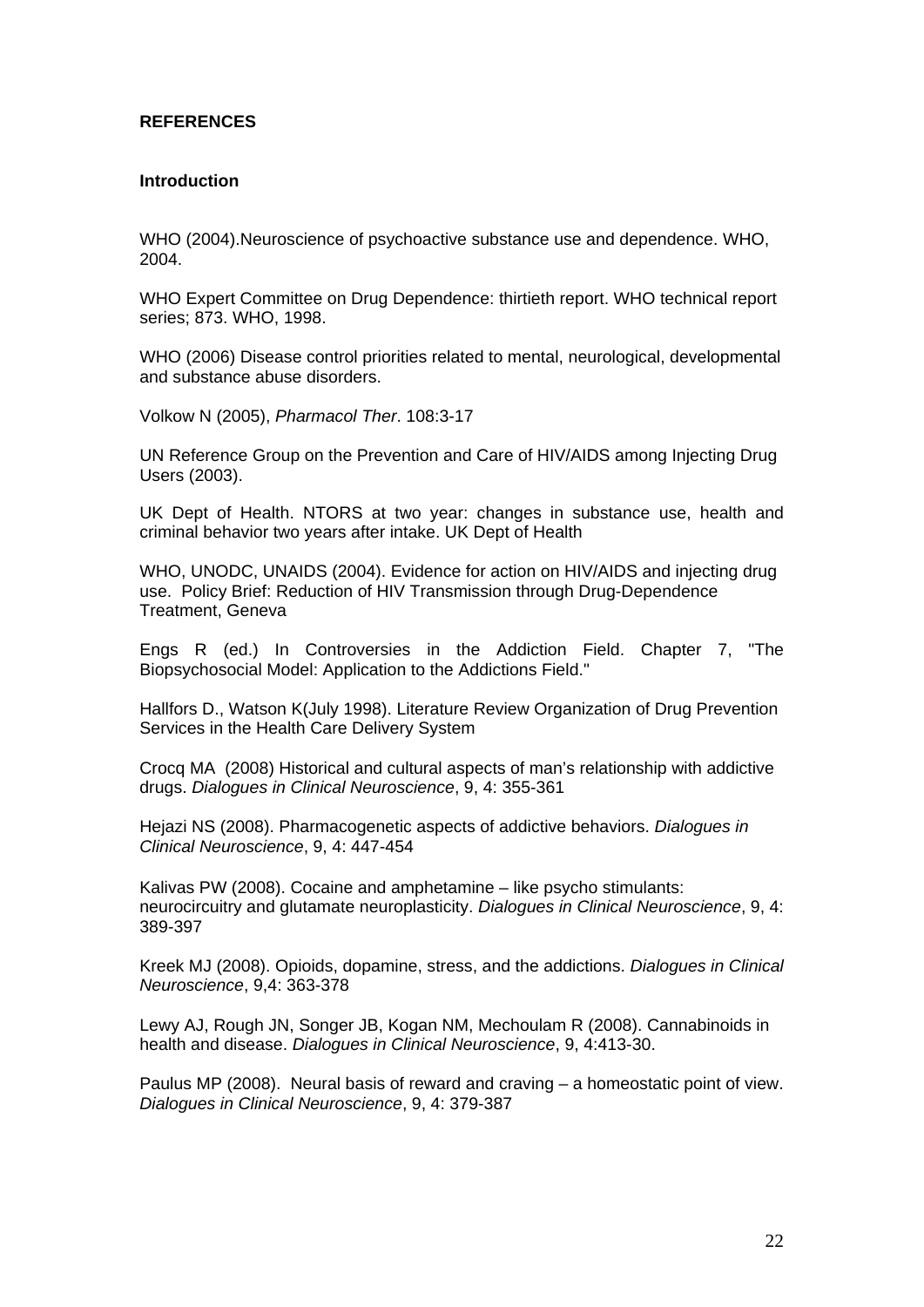## **PRINCIPLE 1: AVAILABILITY AND ACCESSIBILITY OF DRUG DEPENDENCE TREATMENT**

Gardner TJ, Kosten TR (2008) . Therapeutic options and challenges for substances of abuse . *Dialogues in Clinical Neuroscience*

## **PRINCIPLE 2: SCREENING, ASSESSMENT, DIAGNOSIS AND TREATMENT PLANNING**

WHO (1992) The ICD 10 classification of mental and behavioural disorders: clinical descriptions and diagnostic guidelines.

American Psychiatric Association (APA) (1994). Diagnostic and Statistical Manual of Mental Disorders, fourth ed., American Psychiatric Association, Washington, DC.

Henry-Edwards S, Humeniuk R, Ali R, Poznyak V and Monteiro M (2003). The Alcohol, Smoking and Substance Involvement Screening Test (ASSIST): Guidelines for Use in Primary Care (Draft Version 1.1 for Field Testing). Geneva, World Health Organization. (Available at:

[http://www.who.int/substance\\_abuse/activities/en/Draft\\_The\\_ASSIST\\_Guidelines.pdf](http://www.who.int/substance_abuse/activities/en/Draft_The_ASSIST_Guidelines.pdf) )

Henry-Edwards S, Humeniuk R, Ali R, Monteiro M, Poznyak V (2003). Brief Intervention for Substance Use: A Manual for Use in Primary Care. (Draft Version 1.1 for Field Testing). Geneva, World Health Organization. (Available at: http://www.who.int/substance\_abuse/activities/en/Draft\_Brief\_Intervention\_for\_Subst ance\_Use.pdf)

Finnegan LP, Kron RE, Connaughton JF, et al. (1975). Assessment and treatment of abstinence in the infant of the drug-dependent mother. *International Journal of Clinical Pharmacology and Biopharmacolog*y 12:19–32.

First MB, Spitzer RL, Gibbon M, et al. (1996). *Structured clinical interview for DSM-IV Axis I disorders*. New York: Biometrics Research, New York State Psychiatric Institute.

Lipsitz PJ (1975). A proposed narcotic withdrawal score for use with newborn infants: a pragmatic evaluation of its efficacy. Clinical Pediatrics Substance Abuse and Mental Health Services Administration 2004.

McLellan AT, Kushner H, Metzger D, et al. (1992). The Fifth Edition of the Addiction Severity Index. *Journal of Substance Abuse Treatment* 9:199–213.

Sobell LC, Sobell MB (1992). Timeline followback: A technique for assessing selfreported alcohol consumption. In *Measuring alcohol consumption: Psychosocial and biochemical methods*. ed. RZ Litten and JP Allen, 41-72. Totowa: Humana Press.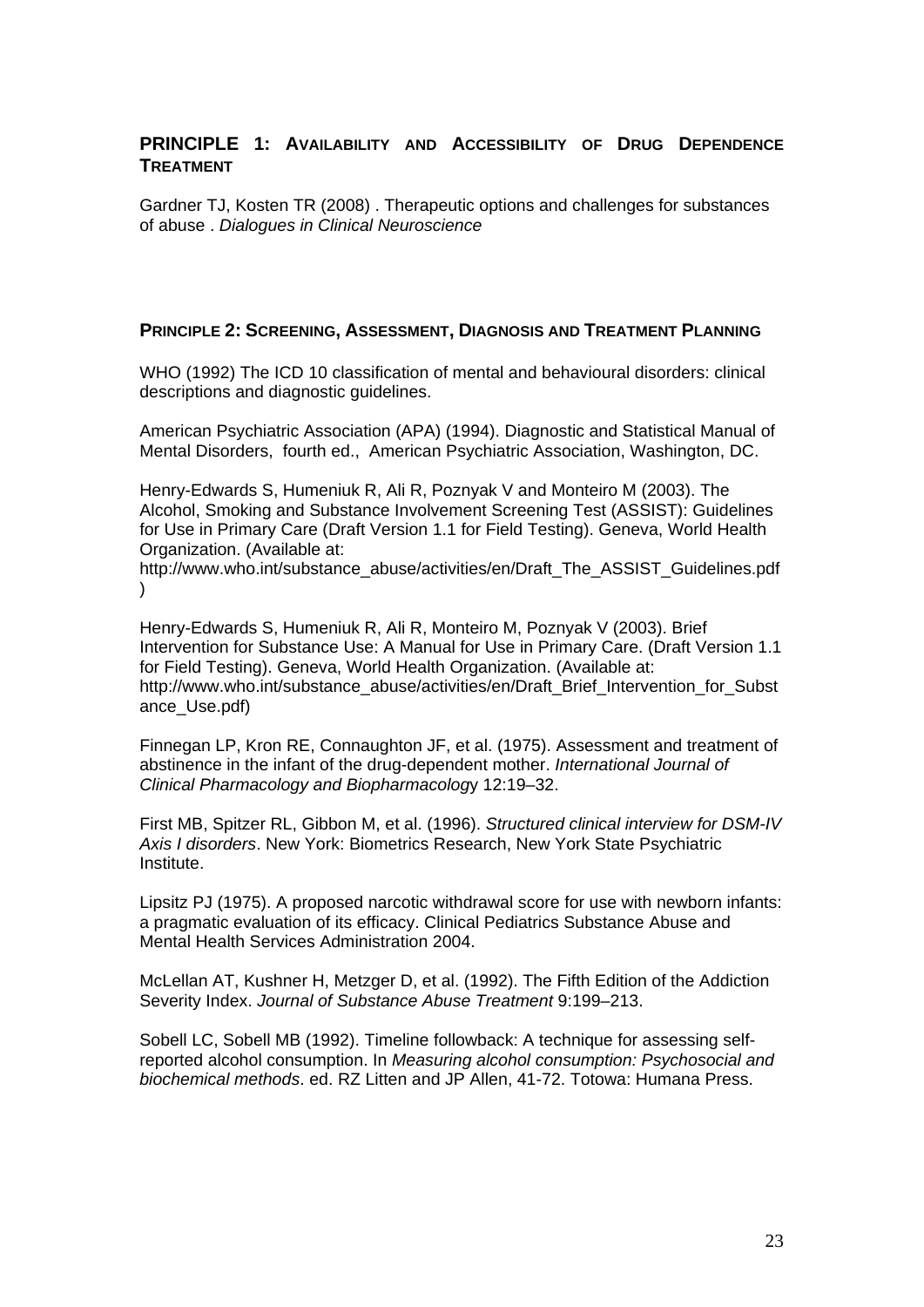## **PRINCIPLE 3: EVIDENCE-INFORMED DRUG DEPENDENCE TREATMENT**

WHO, UNODC, UNAIDS (2004) Substitution maintenance therapy in the management of opioid dependence and HIV/AIDS prevention: position paper.

Dole VP, Nyswander M (1965). A medical treatment for diacetylmorphine (heroin) addiction. *JAMA* 193:80-4.

Dole VP, Robinson JW, Orraca J, Towns E, Searcy P, Caine E (1969). Methadone treatment of randomly selected criminal addicts. *N Engl J Med* 280(25):1372-5.

Drucker E (1999). Drug prohibition and public health: 25 years of evidence. *Public Health Rep* 114(1):14-29.

Eder H, Jagsch R, Kraigher D, Primorac A, Ebner N, Fischer G (2005). Comparative study of the effectiveness of slow-release morphine and methadone for opioid maintenance therapy. *Addiction* 100(8):1101-9.

Gaughwin M, Kliewer E, Ali R, Faulkner C, Wodak A, Anderson G (1993). The prescription of methadone for opiate dependence in Australia, 1985-1991. *Med J Aust* 159(2):107-8.

Gruber VA, Delucchi KL, Kielstein A, Batki SL (2008). A randomized trial of 6-month methadone maintenance with standard or minimal counseling versus 21-day methadone detoxification. *Drug Alcohol Depend* (in press).

Hartel DM, Schoenbaum EE, Selwyn PA, Kline J, Davenny K, Klein RS, Friedland GH (1995). Heroin use during methadone maintenance treatment: the importance of methadone dose and cocaine use. *Am J Public Health* 85(1):83-8.

Johnson RE, Jaffe JH, Fudala PJ (1992). A controlled trial of buprenorphine treatment for opioid dependence. *Journal of the American Medical Association* 267:2750–55.

H D. Kleber (2008). Pharmacologic treatments for opioid dependence: detoxification and maintenance options. *Dialogues in Clinical Neuroscience*, 9, 4:455-470

Fudala PJ, Bridge TP, Herbert S, et al. (2003). Office-based treatment of opiate addiction with a sublingual-tablet formulation of buprenorphine and naloxone. *New England Journal of Medicine* 349:949–58.

J. Lewy, Jennifer N. Rough, Jeannine B. Songer, Henning Krampe, Sabina Stawicki, Margret R. Hoehe, Hannelore Ehrenreich (2008). Outpatient Long-term Intensive Therapy for Alcoholics (OLITA): a successful biopsychosocial approach to the treatment of alcoholism. *Dialogues in Clinical Neuroscience*, 9, 4: 399-412

Ling W, Wesson DR, Charuvastra C, et al. (1996). A controlled trial comparing buprenorphine and methadone maintenance in opioid dependence. *Archives of General Psychiatry* 53:401–07.

Sees KL, Delucchi KL, Masson C, Rosen A, Clark HW, Robillard H, Banys P, Hall SM (2000) Methadone maintenance vs 180-day psychosocially enriched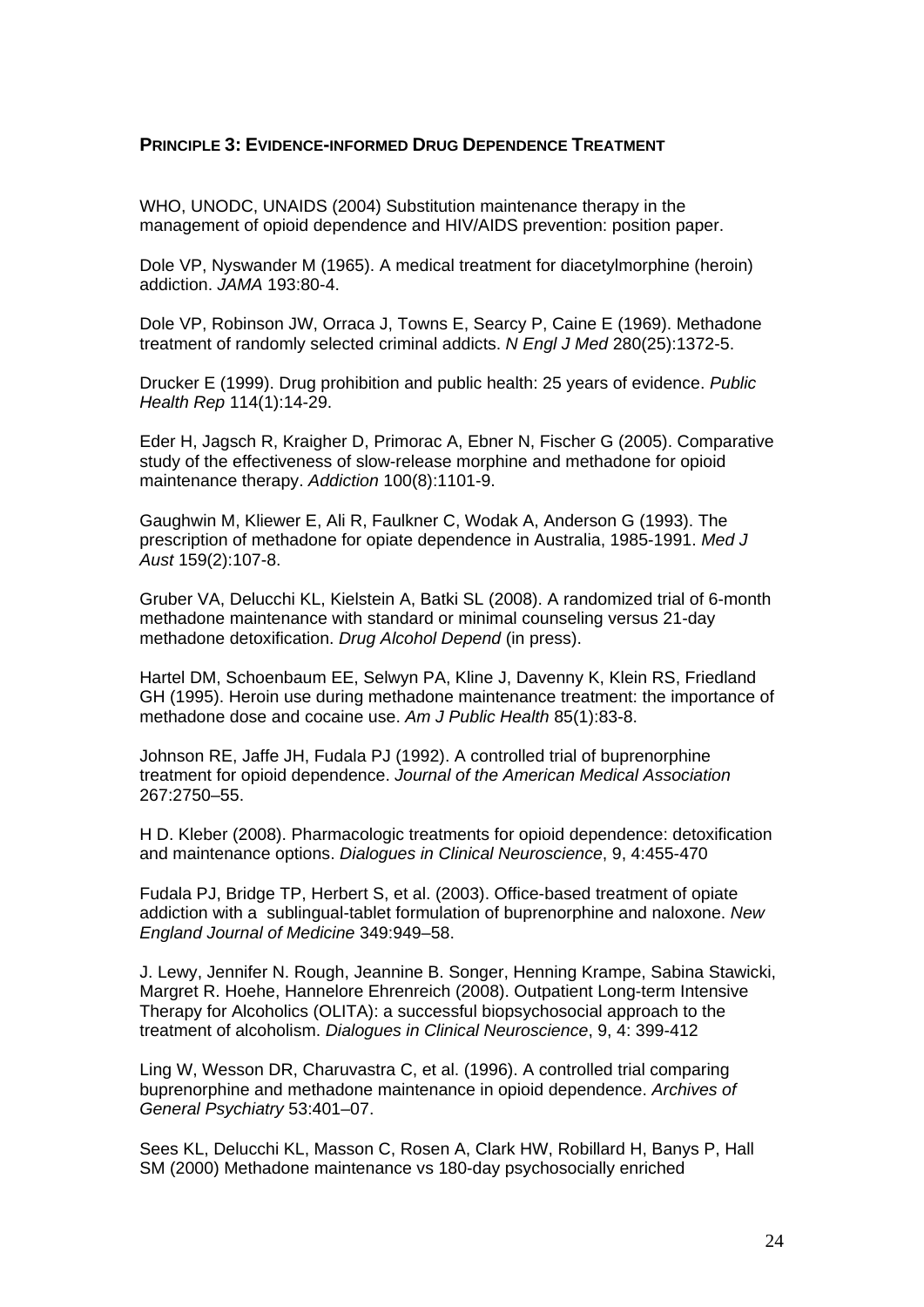detoxification for treatment of opioid dependence: a randomized controlled trial. *JAMA* 283(10):1303-10.

Substance Abuse and Mental Health Services Administration (2004). *National Survey on Drug Use and Health Report: Nonmedical Use of Prescription Pain Relievers*. Office of Applied Studies. Rockville: Substance Abuse and Mental Health Services Administration.

Substance Abuse and Mental Health Services Administration. National Survey on Drug Use and Health from 2004 and 2005 [data files SAMHSA website]. September 8, 2005 and September 7, 2006. Available at: <http://www.oas.samhsa.gov/nsduhLatest.htm>(Accessed July 25, 2007).

Strain EC, Moody DE, Stoller KB, et al. (2002). Bioavailability of buprenorphine solution versus tablets during chronic dosing in opioid-dependent subjects. *Drug and Alcohol Dependence* 66:176.

Strain EC, Stitzer ML, Liebson IA, et al. (1994). Comparison of buprenorphine and methadone in the treatment of opioid dependence. *American Journal of Psychiatry* 151:1025–30.

Strain EC, Moody DE, Stoller KB, et al. 2002. Bioavailability of buprenorphine solution versus tablets during chronic dosing in opioid-dependent subjects. *Drug and Alcohol Dependence* 66:176.

## **PRINCIPLE 4: DRUG DEPENDENCE TREATMENT, HUMAN RIGHTS, AND PATIENT DIGNITY**

Gostin (1993). Compulsory Treatment for Drug-dependent Persons. In Confronting Drug Policy. Bayer R and Oppenheimer G, eds. Place Publisher

Bruce RD, Schleifer RA (2008). "Ethical and human rights imperatives to ensure medication-assisted treatment for opioid dependence in prisons and pre-trial detention" *Int J Drug Policy.* Jan [Epub ahead of print]

Canadian HIV/AIDS Legal Network Dependent on Rights (2007): Assessing Treatment of Drug Dependence from a Human Rights Perspective. <http://www.aidslaw.ca/publications/publicationsdocEN.php?ref=734>

Wodak, Alex (1998). **"**Health, HIV Infection, Human Rights, and Injecting Drug Use" *Health and Human Rights*. 2 (4):24-41.

[Wolfe D](http://ezproxy.library.nyu.edu:2054/sites/entrez?Db=pubmed&Cmd=Search&Term=%2522Wolfe%20D%2522%255BAuthor%255D&itool=EntrezSystem2.PEntrez.Pubmed.Pubmed_ResultsPanel.Pubmed_RVAbstractPlusDrugs1) (2007). Paradoxes in antiretroviral treatment for injecting drug users: access, adherence and structural barriers in Asia and the former Soviet Union*. Int J Drug Policy.* Aug;18(4):246-54. Epub 2007 Mar 23.

Elliott R, Csete J, Palepu A, Kerr T. Reason and rights in global drug control policy [editorial] (2005). *CMAJ*;172(5):655-6 and editorial at: - <http://www.cmaj.ca/cgi/content/full/172/5/605>

Report from Human Rights Watch (2007): <http://hrw.org/pub/2007/hivaids/nowmorethanever1107.pd>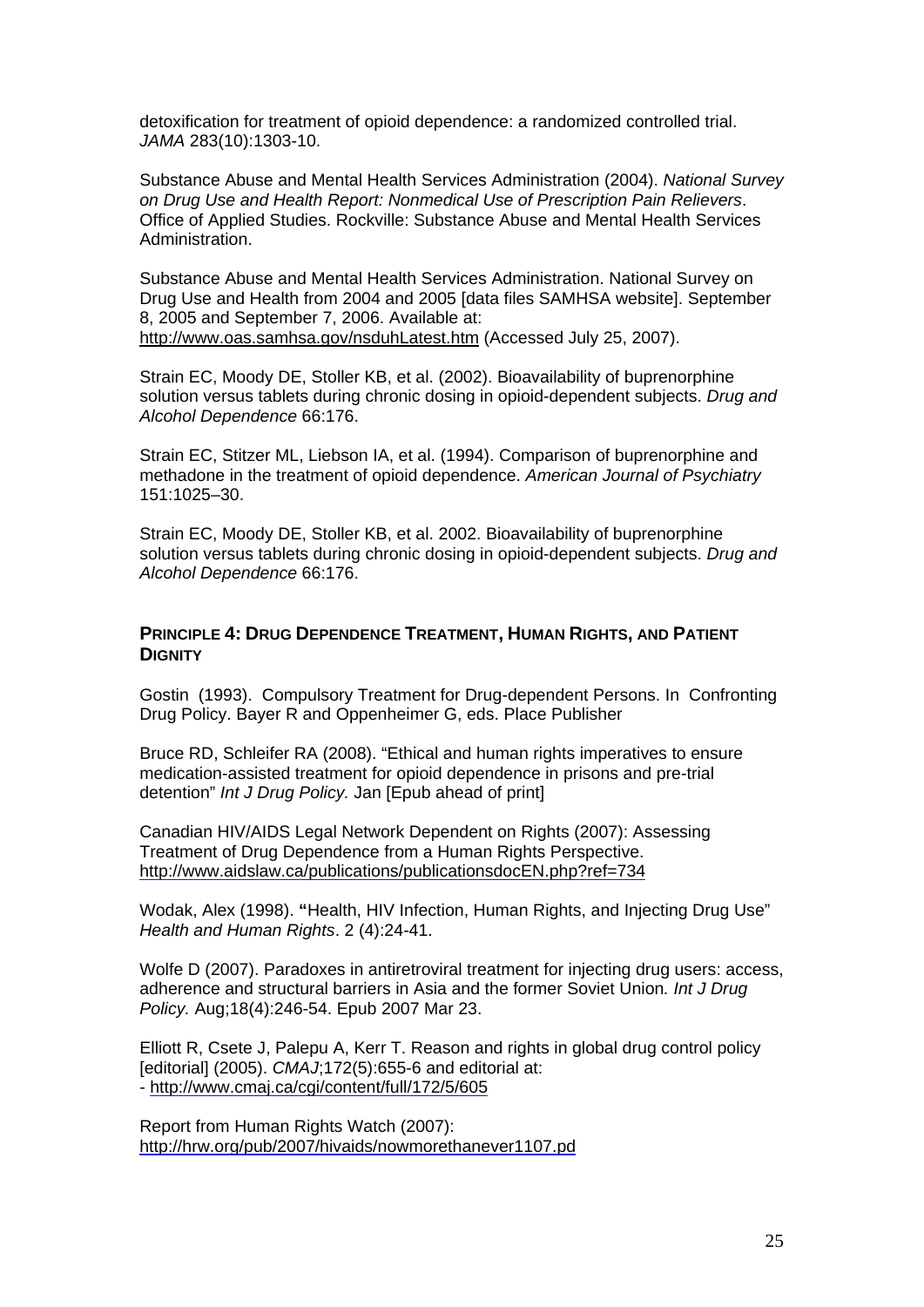Hard Time: HIV and Hepatitis C Prevention Programming for Prisoners in Canada" Canadian HIV Legal Network <http://www.aidslaw.ca/publications/interfaces/downloadFile.php?ref=1217>

Additonal Human Rights Watch's reports are listed at: <http://hrw.org/campaigns/hivaids/testimony0205.htm>.

WHO, UNAIDS, UNODC (2006): HIV/AIDS Prevention, Care, Treatment and Support

in Prison Settings. A Framework for an Effective National Response.

General Assembly Resolution 45/111, annex 45 U.N. GOAR Supp. (No. 49A) at 200, U.N. Doc. A/45/49 (1990)

United Nations Principles of Medical Ethics relevant to the Role of Health Personnel, particluarly Physicians, in the Protection of Prisoners and Detainees against Torture and Other Cruel, Inhuman or Degrading Treatment or Punishment. Adopted by General Assembly resolution 37/194 of 18 (December 1982).

World Health Organization Guidelines on HIV Infection and AIDS in prisons (1993). Geneva

UNAIDS's Statement on HIV/AIDS in Prisons to the United Nations Commission on Human Rights at its Fift-second session (April 1996).

## **PRINCIPLE 5: TARGETING SPECIAL SUBGROUPS AND CONDITIONS**

WHO (2006) Basic Principles for Treatment and Psychosocial Support of Drug dependent People Living with HIV/AIDS.

Centers for Disease Control and Prevention (1998). Recommendations for prevention and control of hepatitis C virus (HCV) infection and HCV-related chronic disease. MMWR. 47(RR-19): 1-39.

Center for Substance Abuse Treatment (2004). Clinical guidelines for the use of buprenorphine in the treatment of opioid addiction. TIP series 40. DHHS Pub 04– 3939. Rockville MD: SAMHSA.

Ebner N, Rohrmeister K, Winklbaur B, Baewert A, Jagsch R, Peternell A, Thau K, Fischer G (2007). Management of neonatal abstinence syndrome in neonates born to opioid maintained women. *Drug and Alcohol Dependence* 87:131-138.

Edlin BR, Seal KH, Lorvick J, Kral AH, Ciccarone DH, Moore LD, Lo B, (2001). Is it justified to withhold treatment for hepatitis C from illicit-drug users? *N Engl J Med* 345: 221-214.

Fischer G, Ortner R, Rohrmeister K, Jagsch R, Baewert A, Langer M, Aschauer H (2006). Methadone versus buprenorphine in pregnant addicts: a double-blind, double-dummy comparison study. *Addiction* 101(2): 275-281.

Fried MW, Shiffman ML, Reddy KR, Smith C, Goncales FLJr, Haussinger D, Diago M, Carosi G, Dhumeaux D, Craxi A, Lin A, Hoffman J, Yu J (2002). Peginterferon alpha-2a plus ribavirin for chronic hepatitis C virus infection*. N Engl J Med* 26;347(13): 975-82.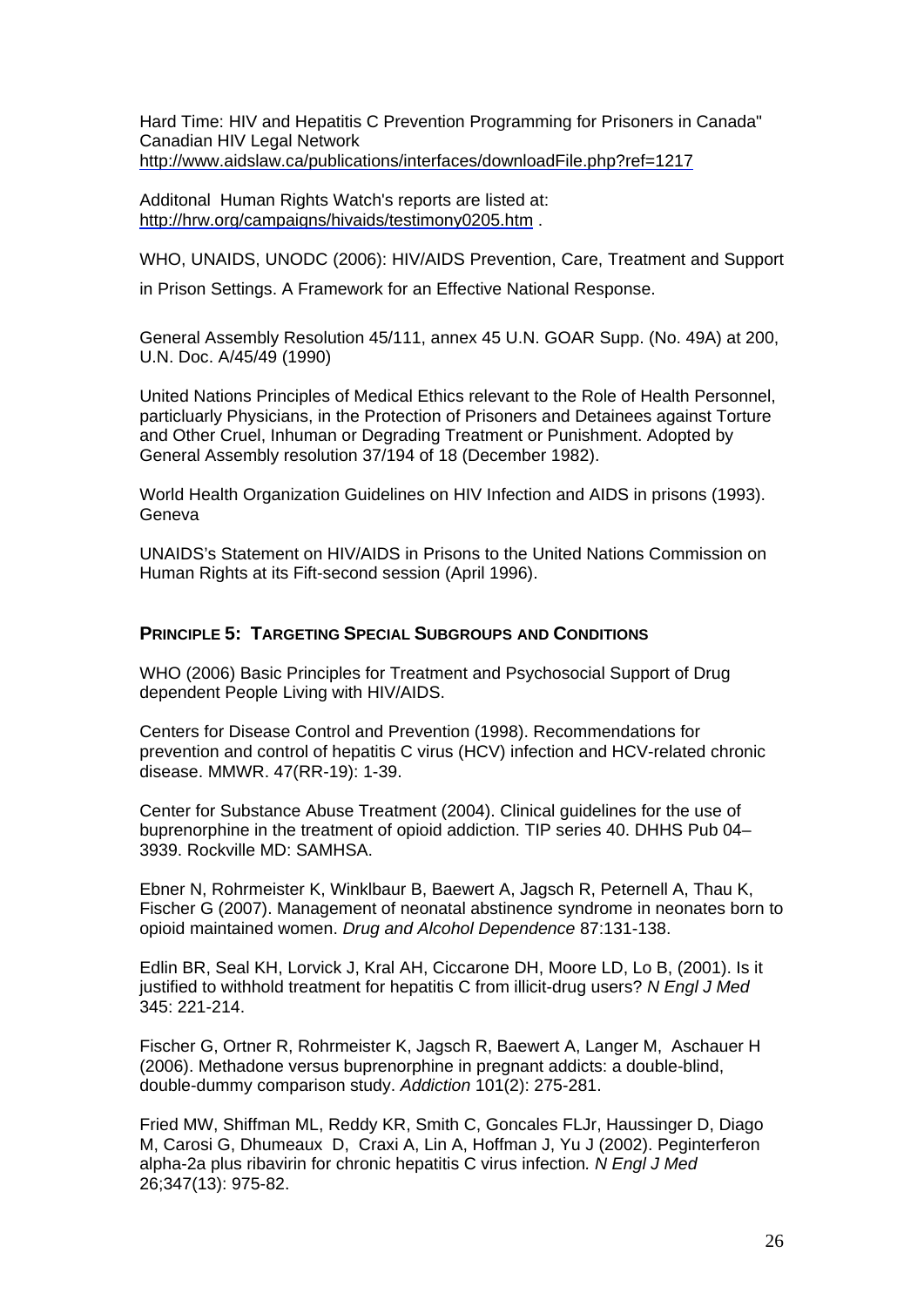Gombas W, Fischer G, Jagsch R, Eder H, Okamoto I, Schindler S, Müller C , Ferenci P, Kasper S (2000). Prevalence and distribution of hepatitis C subtypes in patients with opioid dependence. *European Addiction Research* 6: 198-204.

Guadagnino, V., Trotta, M.P., Montesano, F., Babudieri, S., Caroleo, B., Armignacco, O., Carioti M, Monarca R, Antinori A for the Nocchiero Study Group (2007). Effectiveness of a multi-disciplinary standardized management model in the treatment of chronic hepatitis C in drug addicts engaged in detoxification programmes. *Addiction* 102, 423-431.

Hallinan R, Byrne A, Amin J, Dore GJ (2005). Hepatitis C virus prevalence and outcomes among injecting drug users on opioid replacement therapy. *J Gastroenterol Hepatol* 20: 1082-1086.

Hallinan R, Byrne A, Agho K, Dore GJ, (2007). Referral for chronic hepatitis C treatment from a drug dependency treatment setting. *Drug and Alcohol Dependence* 88: 49-53.

Loftis JM, Matthews AM, Hauser P (2006). Psychiatric and substance use disorders in individuals with hepatits C. *Drugs* 66(2): 155-174.

Lorvick J, Kral AH, Seal KH, Gee L, Edlin BR (2001). Prevalence and duration of hepatitis C among injection drug users in San Francisco, California. *Am J Public Health* 91:46-47.

Mauss S, Berger F, Goelz J, Jacob B, Schmutz G (2004). A prospective controlled study of interferon-based therapy of chronic hepatitis. *Hepatology* 40: 120-124.

National Institutes of Health (NIH) (2002). Consensus Development Conference Statement. Management of hepatitis C. *Hepatology* 36: 3-20.

Roy K, Hay G, Andragetti R, Taylor A, Goldberg D, Wiessing L (2002). Monitoring hepatitis C virus infection among injecting drug users in the European Union: a review of the literature. *Epidemiol Infect* 129 (3): 577-585.

Schaefer M, Heinz A, Backmund M, (2004). Treatment of chronic hepatitis C in patients with drug dependence: time to change the rules? *Addiction* 99, 1167-1175.

Shehab TM, Orrego M, Chunduri R, Lok ASF (2003). Identification and management of hepatitis C patients in primary care clinics. *Am J Gastroenterol* 98: 639-644.

Sylvestre DL(2002). Treating hepatitis C in methadone maintenance patients: an interim analysis. *Drug and Alcohol Dependence* 67, 117-123.

Sylvestre DL, (2005). Treating hepatitis C virus infection in active substance users. *Clinical Infectious Diseases* 40, 321-324.

Sylvestre DL, Clements BJ (2007). Adherence to hepatitis C treatment in recovering heroin users maintained on methadone. *Eur J Gastroenterology and Hepatology* 19: 741-747.

Stoove MA, Gifford SM, Dore GJ (2005). The impact of injecting drug use status on hepatitis C related referral and treatment. *Drug and Alcohol Dependence* 77, 81-86.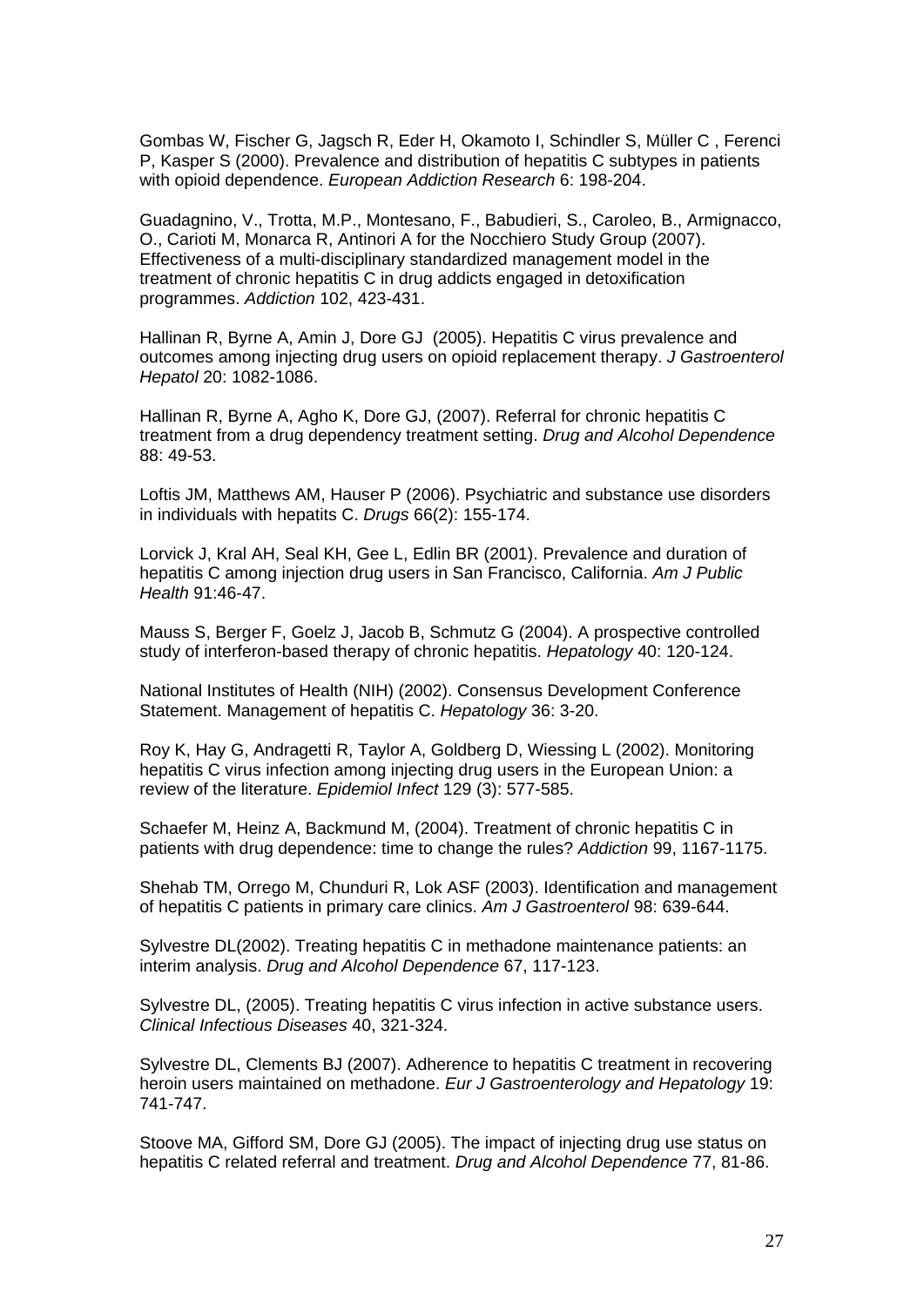Strauss SM, Astone J, Vassilev ZP, Des Jarlais DC, Hagan H (2003). Gaps in the drug-free and methadone treatment program response to Hepatitis C. *Journal of Substance Abuse Treatment* 24, 291-297.

Sulkowski M, Wright T, Rossi S, Arora S, Lamb M, Wang K, Gries JM, Yalamanchili S (2005). Peginterferon alfa-2a does not alter the pharmacokinetics of methadone in patients with chronic hepatitis C undergoing methadone maintenance therapy. *Clin Pharmacol Ther* 77: 214-224.

Pompidou Group (2000). Pregnancy and drug misuse update. Strasbourg*. Council of Europe*, December 2000

Committee on Adolescence, American Academy of Pediatrics (1999). Adolescent pregnancy – current trends and issues: 1998. *Pediatrics* 103:516–20.

Finnegan LP. (1991). Treatment issues for opioid-dependent women during the perinatal period. *Journal of Psychoactive Drugs* 23:191–201.

Fischer G, Johnson RE, Eder H et al. (2000). Treatment of opioid-dependent pregnant women with buprenorphine. *Addiction* 95:239-44.

Fischer G, Ortner R, Rohrmeister K, et al. (2006). Methadone versus buprenorphine in pregnant addicts: a double-blind, double-dummy comparison study. *Addiction* 101:275–81.

Hans SL. (1989). Developmental consequences of prenatal exposure to methadone. *Annals of New York Academy of Sciences* 562:195–207.

Hulse GK, Milne E, English DR, et al. (1997). The relationship between maternal use of heroin and methadone and infant birth weight. *Addiction* 92:1571–79.

[Hulse G, O'Neil G.](http://www.ncbi.nlm.nih.gov/entrez/query.fcgi?db=pubmed&cmd=Retrieve&dopt=AbstractPlus&list_uids=12495120&query_hl=1&itool=pubmed_docsum) (2002). Using naltrexone implants in the management of the pregnant heroin user. *Australian and New Zealand Journal of Obstetrics and Gynaecology* 42:569-73.

Johnson RE, Jones HE, Fischer G. (2003). Use of buprenorphine in pregnancy: patient management and effects on the neonate. *Drug and Alcohol Dependence* 70:S87–S101.

Jones HE, Haug N, Silverman K, et al. (2001). The effectiveness of incentives in enhancing treatment attendance and drug abstinence in methadone-maintained pregnant women. *Drug and Alcohol Dependence* 61:297–306.

Jones HE, Johnson RE, Jasinski DR, et al. (2005b). Buprenorphine versus methadone in the treatment of pregnant opioid-dependent patients: effects on the neonatal abstinence syndrome. *Drug and Alcohol Dependence* 79:1–10.

Kaltenbach K, Finnegan LP (1986). Developmental outcome of infants exposed to methadone in utero: a longitudinal study. *Pediatric Research* 20:57.

Lacroix I, Berrebi A, Schmitt L, et al. (2002). High buprenorphine dosage in pregnancy: First data of a prospective study. *Drug and Alcohol Dependence* 66:S97.

Laken MP, Ager JW. 1996. Effects of case management on retention in prenatal substance abuse treatment. *American Journal of Drug Alcohol Abuse* 22:439–48.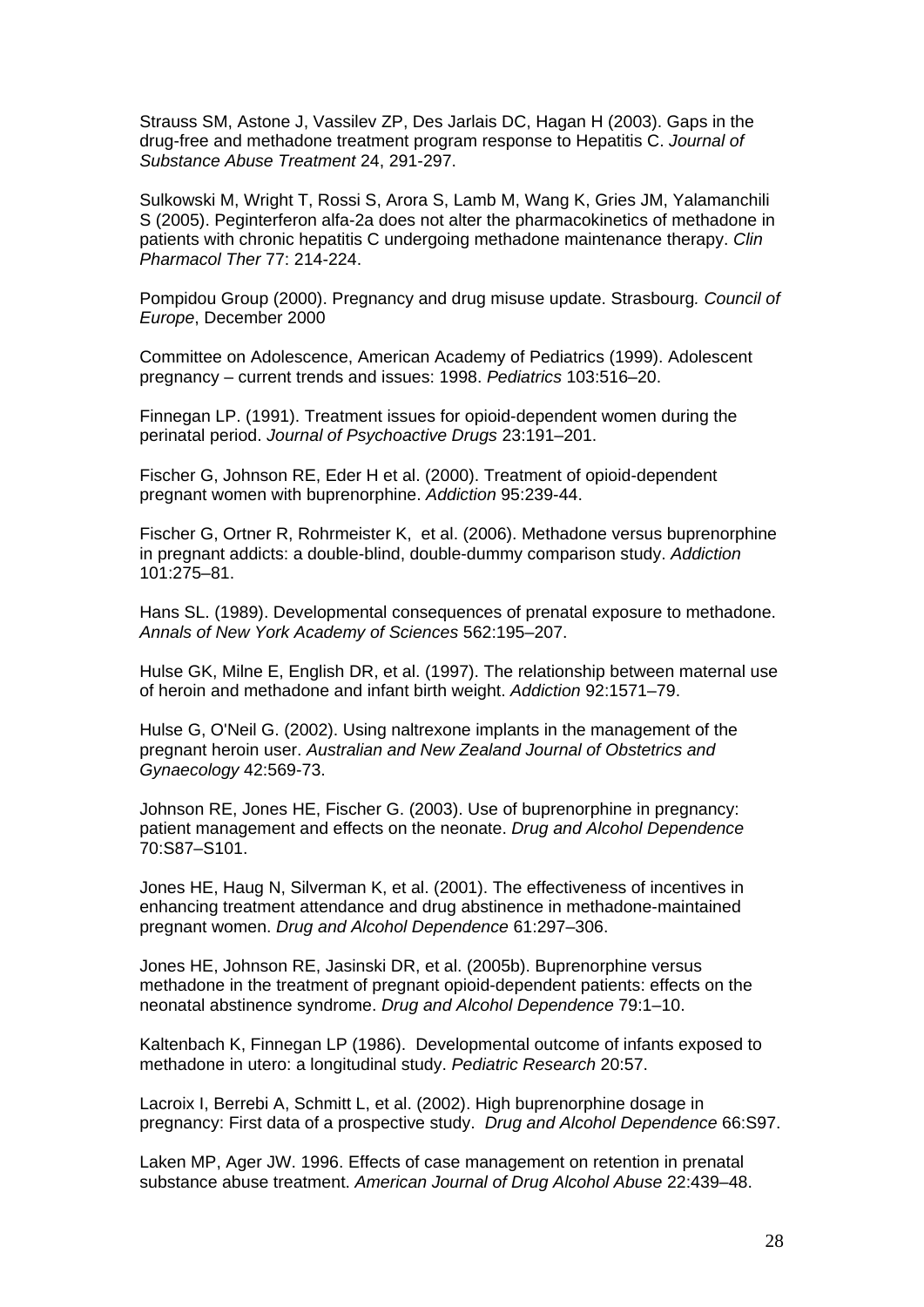Lester BM, Andreozzi L, Appiah L. (2004). Substance use during pregnancy: time for policy to catch up with research. *Harm Reduction Journal* 1:5–49.

Leamon MH, Parr MS, et al. (2005). High-dose methadone maintenance in pregnancy: maternal and neonatal outcomes. *American Journal of Obstetrics and Gynecology* 193:606–10.

McCullough LB, Coverdale JH, Chervenak FA (2005). A comprehensive ethical framework for responsibly designing and conducting pharmacologic research that involves pregnant women. *American Journal of Obstetrics and Gynecology* 193:901– 907.

National Institute on Drug Abuse (1996). *National Pregnancy & Health Survey: Drug Use Among Women Delivering Livebirths: 1992.* US Department of Health and Human Services. Washington DC: U.S. Government Printing Office.

Grabe HJ, Wolf T, Gratz S, Laux G (1998). The influence of polypharmacological antidepressive treatment on central nervous information processing of depressed patients: implications for fitness to drive. *Neuropsychobiology*;37:200–204.

Hamilton SP, Nunes EV, Janal M, Weber L (2000). The effect of sertraline on methadone plasma levels in methadone-maintenance patients. *Am J Addict*. Winter;9(1):63-9.

## **Principle 6: ADDICTION TREATMENT AND THE CRIMINAL JUSTICE SYSTEM**

WHO Regional Office for Europe (2007). Health in prisons. A WHO guide to the essentials in prison health.

Bureau of Justice Statistics (2007). Criminal Offenders Statistics. Available at [http://www.ojp.usdoj.gov/bjs/crimoff.htm,](http://www.ojp.usdoj.gov/bjs/crimoff.htm) last revised August 8, 2007. Accessed January 21<sup>st</sup>, 2008.

Bureau of Justice Statistics (2007a). Federal Justics Statistics. Available at <http://www.ojp.usdoj.gov/bjs/fed.htm>, last revised December 20, 2007. Accessed January 21<sup>st</sup>, 2008.

Canadian HIV/AIDS Legal Network (2004). Prison needle exchange: lessons from a comprehensive review of international evidence and experience.

CDC (2001). Drug Use, HIV, and the Criminal Justice System. Available at [http://www.cdc.gov/idu/facts/druguse.htm,](http://www.cdc.gov/idu/facts/druguse.htm) last modified December 26<sup>th</sup>, 2007. Accessed January 21<sup>st</sup>, 2008.

Dolan K, Wodak A (1996). An international review of methadone provision in prisons. *Addiction* Res 4(1):85-97.

Dolan K, Rutter S, Wodak AD (2003). Prison-based syringe exchange programmes: a review of international research and development. *Addiction* 98(2):153-8.

EMCDDA (2001). Annual report on the state of the drugs problem in the European Union. Luxembourg: Office for Official Publications of the European Communities.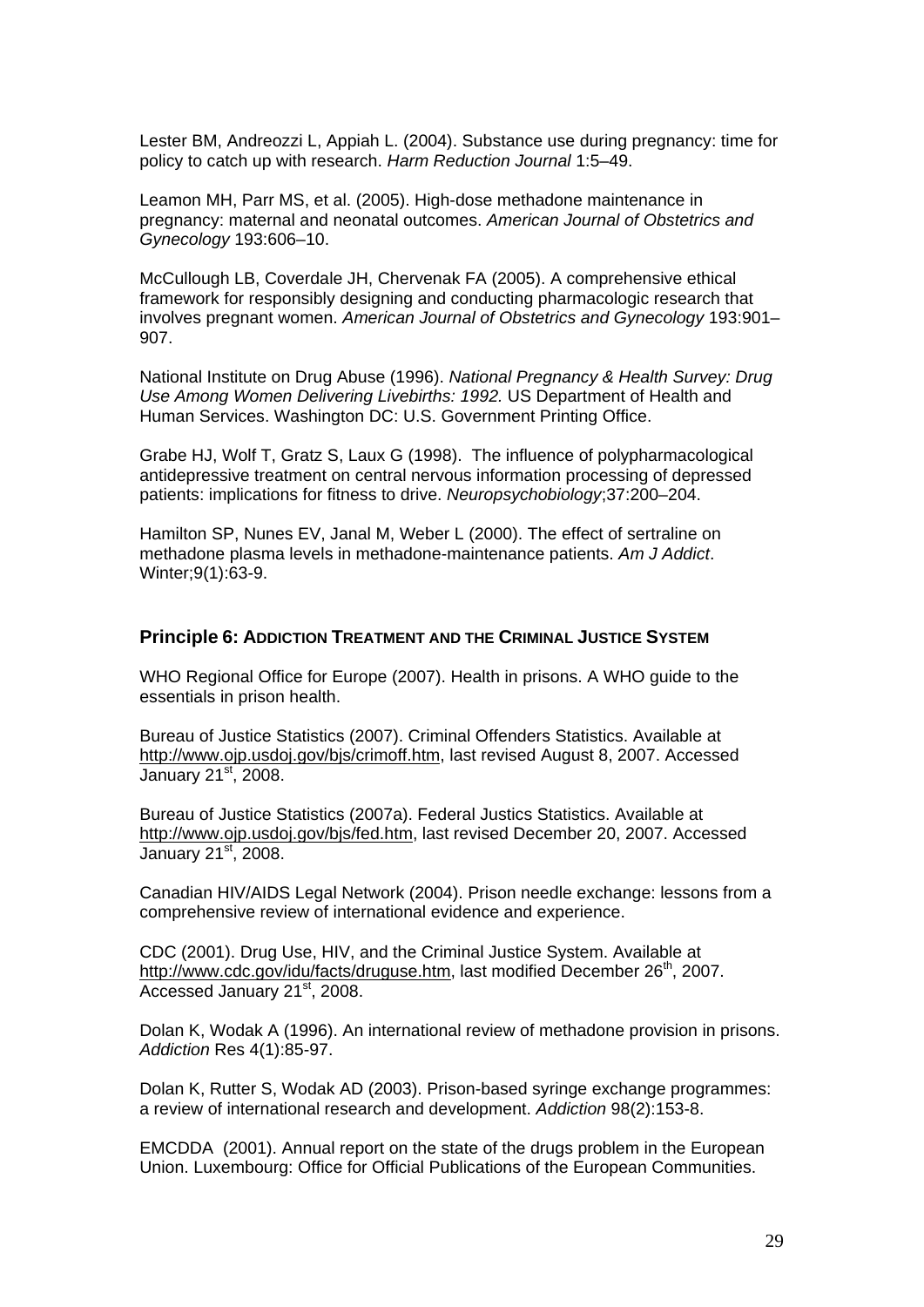EMCDDA (2002). Annual report on the state of the drugs problem in the European Union and Norway. Luxembourg: Office for Official Publications of the European Communities.

Kinlock TW, Battjes RJ, Schwartz RP; MTC Project Team (2005). A novel opioid maintenance program for prisoners: report of post-release outcomes. *Am J Drug Alcohol Abuse* 31(3):433-54.

Stallwitz A, Stöver H (2007). The impact of substitution treatment in prisons – a literature review. *Int J Drug Policy* 18(6):464-74.

Stark K, Herrmann U, Ehrhardt S, Bienzle U (2006). A syringe exchange programme in prison as prevention strategy against HIV infection and hepatitis B and C in Berlin, Germany. *Epidemiol Infect* 134(4):814-9.

## **PRINCIPLE 7: COMMUNITY INVOLVEMENT, PARTICIPATION AND PATIENT ORIENTATION**

Oliver J (1991). The social care directive: development of a quality of life profile for use in community services for the mentally ill. *Soc Work Soc Sci Rev* 3:5-45.

Priebe S, Oliver J, Kaiser W (eds.) (1999). Quality of life and mental health care. Petersfield U. K.: Wrightson Biomedical Publishing.

## **PRINCIPLE 8: MANAGEMENT OF DRUG DEPENDENCE TREATMENT SERVICES**

UNODC (2008). Treatnet Training Package. Volume D: Administrative Toolkit. Vienna http://www.unodc.org/treatment/en/UNODC\_documents.html

UNODC (2003). [Drug abuse treatment and rehabilitation .](http://www.unodc.org/docs/treatment/Guide_E.pdf) A practical planning and implementation guide.Vienna [http://www.unodc.org/treatment/en/UNODC\\_documents.html](http://www.unodc.org/treatment/en/UNODC_documents.html)

UNODC(2003). [Investing in drug abuse treatment .](http://www.unodc.org/docs/treatment/Investing_E.pdf) A discussion paper for policy makers. Vienna. [http://www.unodc.org/treatment/en/UNODC\\_documents.html](http://www.unodc.org/treatment/en/UNODC_documents.html)

## **PRINCIPLE 9: TREATMENT SYSTEMS: POLICY DEVELOPMENT, STRATEGIC PLANNING AND COORDINATION OF SERVICES**

WHO (2001) The World health report: 2001: Mental health: new understanding, new hope.

WHO Expert Committee on Drug Dependence: twenty-eighth report. WHO technical report series; 836. WHO, 1993.

Magura S, Rosenblum A (2001). Leaving methadone treatment: lessons learned, lessons forgotten, lessons ignored. *Mt Sinai J Med* 68(1):62-74.